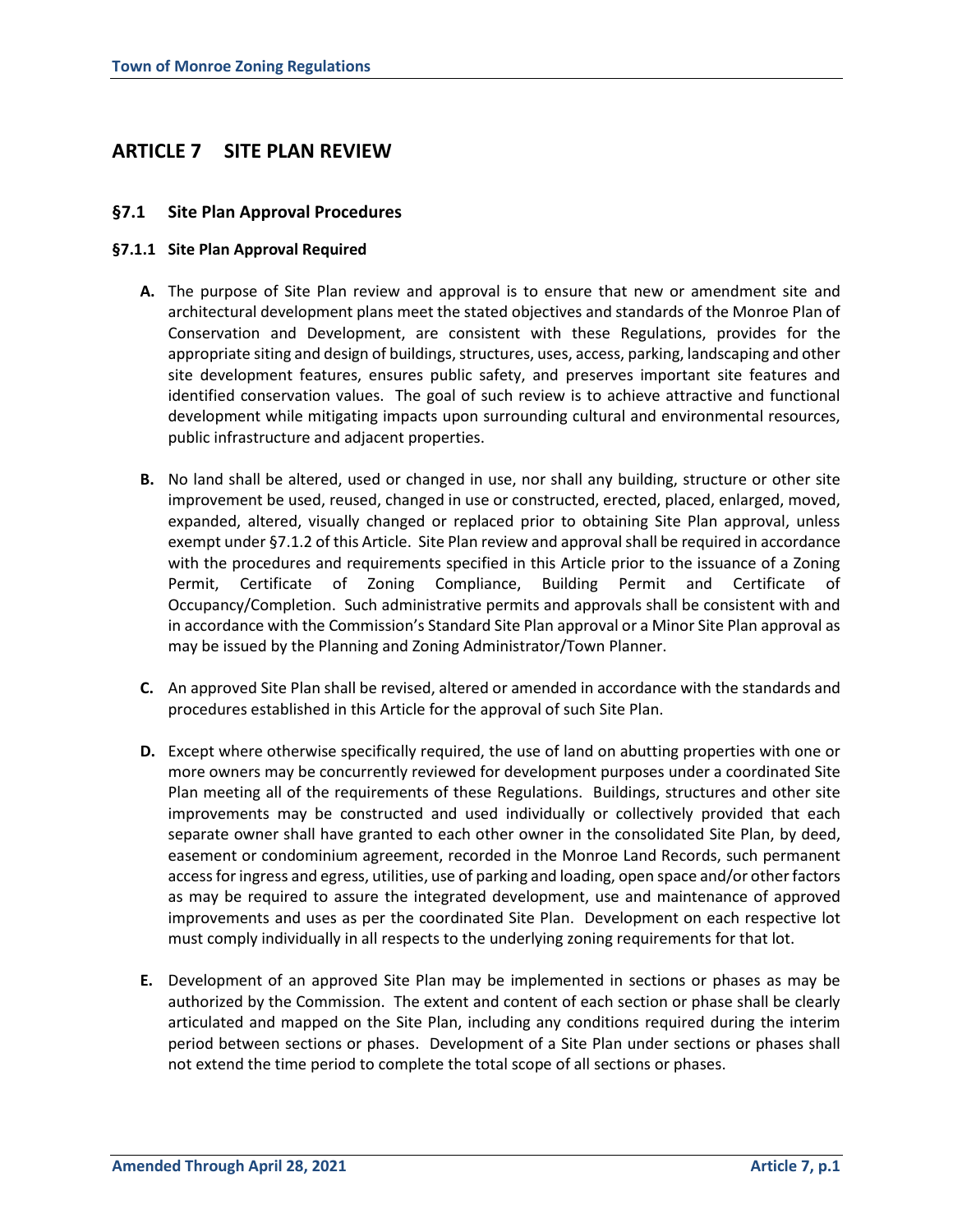- **F.** All Site Plans shall comply with all applicable standards and requirements set forth in these Regulations and the specific requirements of the underlying zoning district in which the Site Plan property is located.
- **G.** The continued validity of a Permanent Certificate of Zoning Compliance shall be subject to continued conformance with an approved Site Plan and any requirements of approval.

### **§7.1.2 Exempt from Site Plan Approval**

The following uses shall be exempt from obtaining prior Site Plan approval:

- **A.** In the RF-1, RF-2 and RF-3 Districts, single-family detached dwellings and their associated permitted accessory structures and accessory uses, except as may otherwise be required in Article 10 of these Regulations.
- **B.** Permitted agriculture and farming uses, not including related principal or accessory buildings and structures exceeding a ground footprint of 500 square feet.
- **C.** Alteration or expansion of a single-family detached dwelling lawfully existing prior to the effective date of these Regulations within a non-residential district, except those established under a Special Exception Permit.
- **D.** Changes to existing signs in accordance with §6.3 of these Regulations when it is the only action or improvement and provided said changes conform to any standards and requirements of the Commission's original approval for said signs.
- **E.** Ordinary maintenance and repair activities "in kind" (substantially identical).
- **F.** Interior alterations of lawfully existing buildings and structures provided no new uses or changes in use, or expansion of use is involved.
- **G.** Changes of ownership or proprietor where such change relates to the same use, and which involves only interior alterations and/or the changing of lawfully existing exterior signs in kind with regard to their location, size, design and lighting thereof. Any other related changes shall not be exempt.

#### **§7.1.3 Minor Site Plan Application**

The following actions shall be deemed to be minor in nature and subject to the processing procedures for a Minor Site Plan Application as established herein (said shall not authorize any substantive alteration, diminishment or elimination of any previously applicable approval condition, site improvement or stipulation as required or approved by the Commission):

**A.** Changes in lawfully permitted principal and accessory uses within existing buildings, provided adequate septic disposal, water supply and off-street parking and loading can be demonstrated under existing conditions or through minor changes as otherwise permitted per this Section.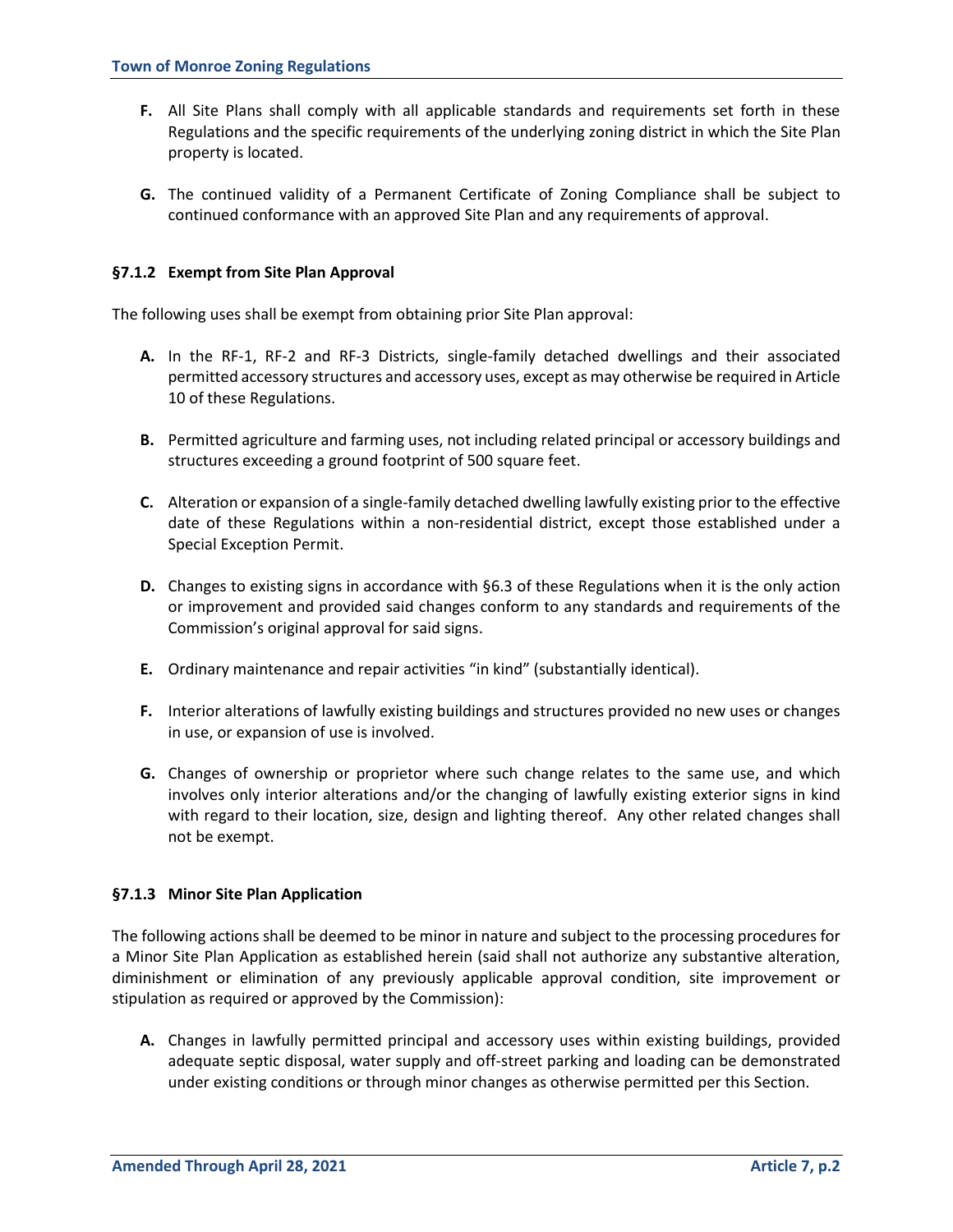- **B.** Additions and/or modifications to existing lawfully permitted principal and accessory buildings and structures not exceeding a footprint or gross floor area of five hundred (500) square feet and a cumulative ground disturbance of 1,000 square feet in area.
- **C.** Additions and/or modifications to existing site landscaping, including walls and fences, provided the original purpose and intent of altered features will not be diminished.
- **D.** Alterations to an existing building or structure appearance, elevation, roofline or other similar alterations to an existing building or structure, which do not result in an increase in the useable gross floor area or a change to the existing architectural style or character of such building or structure.
- **E.** Changes to the parking layout substantially within existing paved limits, provided:
	- (1) The number of existing parking or loading spaces are not diminished unless there presently are more spaces than otherwise required to satisfy the minimum standards for the sum total of all the specific uses of the entire site.
	- (2) The changes do not substantially alter the traffic circulation patterns on the site, or with existing site ingress and egress provisions.
	- (3) The changes do not diminish existing landscaping provisions and where altered, said alterations restore or replace in similar or expanded scope and content.
- **F.** Subsurface improvements, alterations or additions which do not result in any increase in gross density occupation or use of the premises, and provided the ground surface is restored at minimum to pre-disturbance conditions.
- **G.** Minor alterations or expansion of pedestrian walkways, curbing and other paved surfaces, including upgrading of pavement or curb type (i.e., asphalt or concrete to pavers, granite or similarly higher-grade material).

# **§7.1.4 Site Plan Application**

All permitted uses and actions except those set forth in §7.1.2 shall be subject to Site Plan approval as specified in §7.1.1 and shall be subject to the Site Plan Application Review Procedures established herein.

#### **§7.1.5 Site Plan (Standard and Minor) Application Review Procedures**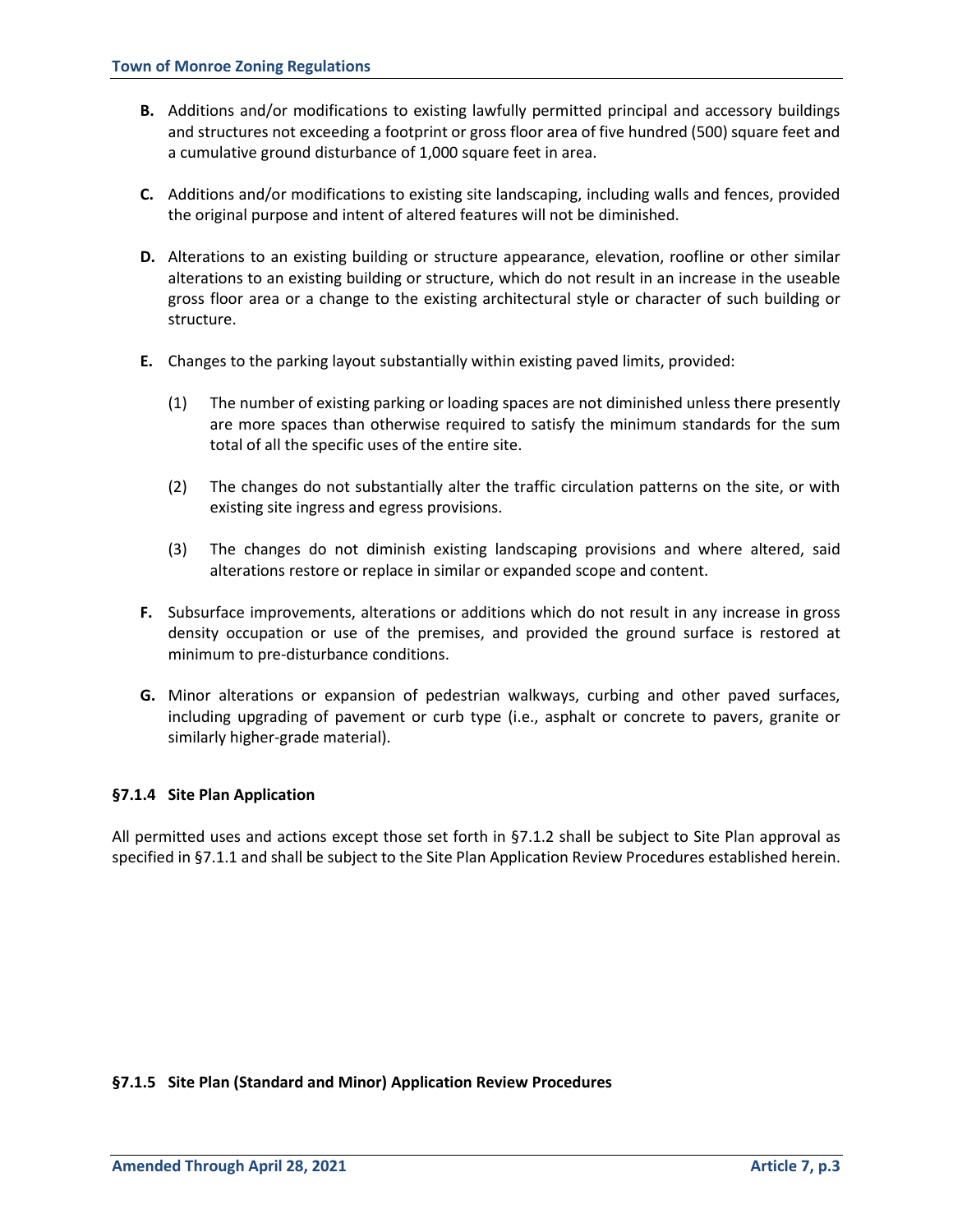#### **A. General Procedures**

- (1) Date of Receipt.
	- (a) Standard Site Plan. For purposes of calculating statutory time frames for processing applications, the date of receipt of any application to the Commission shall be the day of the next regularly scheduled meeting of the Commission immediately following the day of submission of an application to the Planning and Zoning Department or thirtyfive (35) days after submission, whichever is sooner.
	- (b) Minor Site Plan. The date of receipt shall be the date an application is officially date stamped by the Planning and Zoning Department as being received.
- (2) Site Plan Approval for any use requiring a Special Exception Permit shall be initiated and acted upon concurrently by the Commission according to the Special Exception Permit procedures set forth in Article 8 of these Regulations (separate applications are not required).
- (3) In evaluating Standard Site Plan applications, the Commission may:
	- (a) Seek the advice and opinion of other officials, boards or commissions to assist in evaluating applications; and
	- (b) Retain an engineer, land surveyor, architect, landscape architect, professional land use planner, land use attorney or other consultant to review, comment and guide its deliberations on any application, subject to the requirements for an escrow account as may be required by the Commission in accordance with §9.7.2 of these Regulations.
- (4) In evaluating Minor Site Plan applications, the Planning and Zoning Administrator/Town Planner may seek the advice and opinion of other officials and town staff to assist in evaluating applications.

#### **B. Pre-Application Meeting**

Prior to formal submission of an application, an applicant shall meet with Town support staff to informally discuss the proposed application and obtain general guidance relative to specific requirements, needed data/information or supporting assessments, other related permits, and the overall application process and timing thereof. Said guidance shall be for the convenience of applicants and shall not be construed to be a replacement or instead of obtaining the guidance and advice of the applicant's own consultants and professionals, nor as exclusive guidance or comment relative to an applicant's compliance with the requirements of these Regulations.

#### **C. Submission of Application**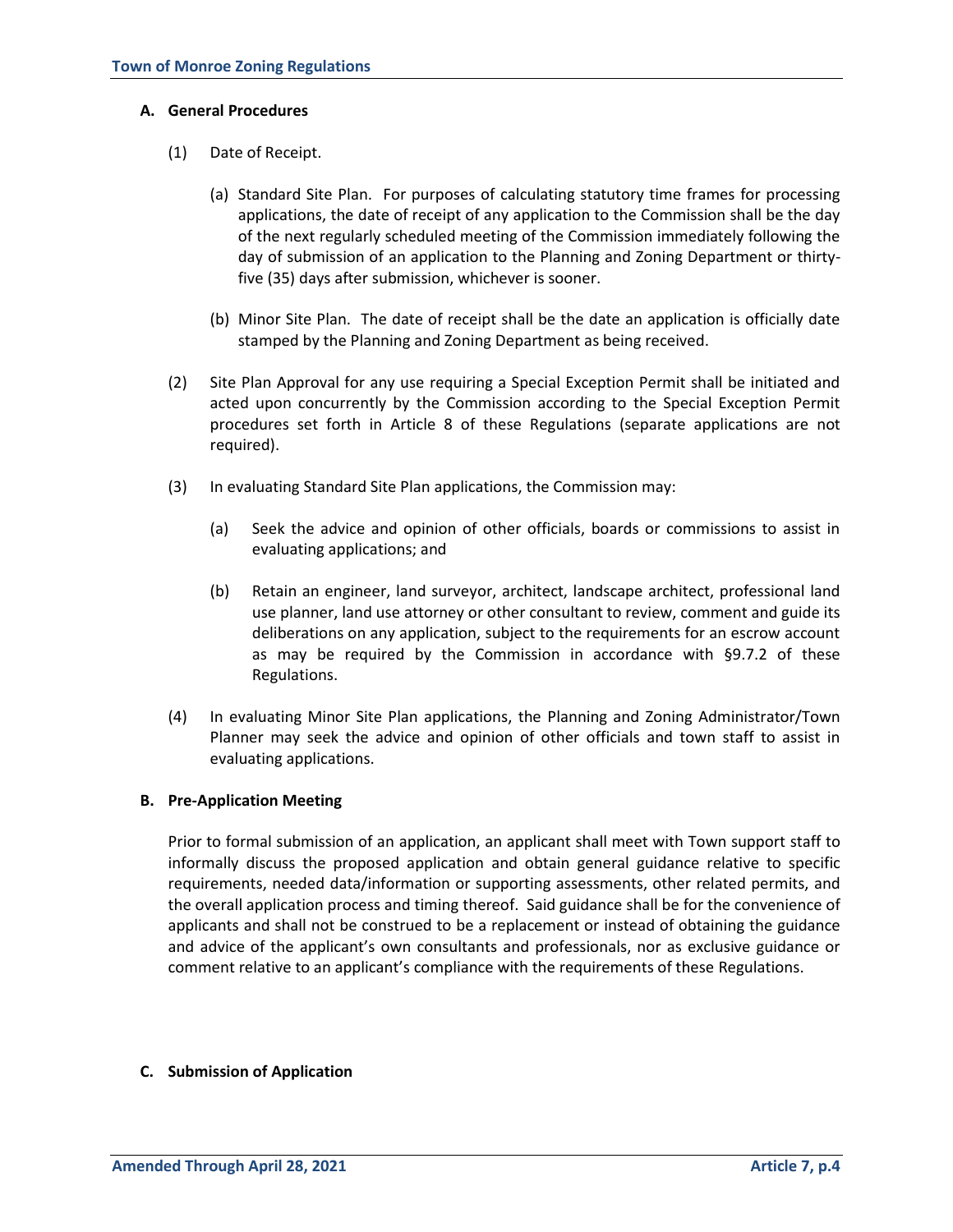An application shall not be considered complete until all the information required by these Regulations and the Commission, or the Planning and Zoning Administrator/Town Planner in the case of a Minor Site Plan, has been provided.

- (1) Applications shall be in a form prescribed by the Commission together with a fee in accordance with Article 9 of these Regulations and other application materials as required in these Regulations. The application shall be signed by the applicant, and if the project is proposed by an applicant other than the owner of the property, the application shall also be signed by the owner or accompanied by a notarized letter authorizing the applicant and application as proposed.
- (2) An application involving an activity regulated pursuant to CGS 22a-36 to 22a-45, inclusive, the applicant shall submit an application for a permit to the Inland Wetlands Commission no later than the day such application is filed with the Planning and Zoning Department. The applicant shall provide documentation of said filing. A planning and zoning decision on the application shall not be rendered until the Inland Wetlands Commission has submitted its report in accordance with the standards of the Connecticut General Statutes, as amended, which report shall be given due consideration.
- (3) An application involving lands within a public watershed area, the applicant shall submit notice to the public water authority and State Commissioner of Public Health in accordance with the standards set forth in CGS §8-3i, as amended, no later than seven (7) days from the date such application is filed with the Planning and Zoning Department. The applicant shall provide documentation of said noticing.
- (4) An application shall be accompanied by the following supporting materials, in a quantity as determined by the Planning and Zoning Department:
	- (a) Site Plans in accordance with §7.3 of this Article.
	- (b) Project narrative. A project narrative shall be provided describing the existing and proposed site conditions and uses, including details describing how the requirements and standards of these Regulations will be complied with by the proposed action. The project narrative shall also detail the proposed action's consistency with the Monroe Plan of Conservation and Development. Project specific analyses and reports prepared by qualified professionals may be required, the scope of which shall be subject to prior Commission review and acceptance.
	- (c) Agency Approvals. The applicant shall provide a list of local, regional, State and Federal agency permits and approvals anticipated to implement the proposed action, as well as any applicable requirements thereof affecting the design, site layout, construction or other aspect of the proposed action. The securing of such agency approvals may be required as a prerequisite to Commission endorsement of approved final plans.
	- (d) The Commission, or Town Planning and Zoning Administrator/Town Planner in the case of an application for a Minor Site Plan, may require the submission of additional information as deemed necessary to make a reasonable review of the application.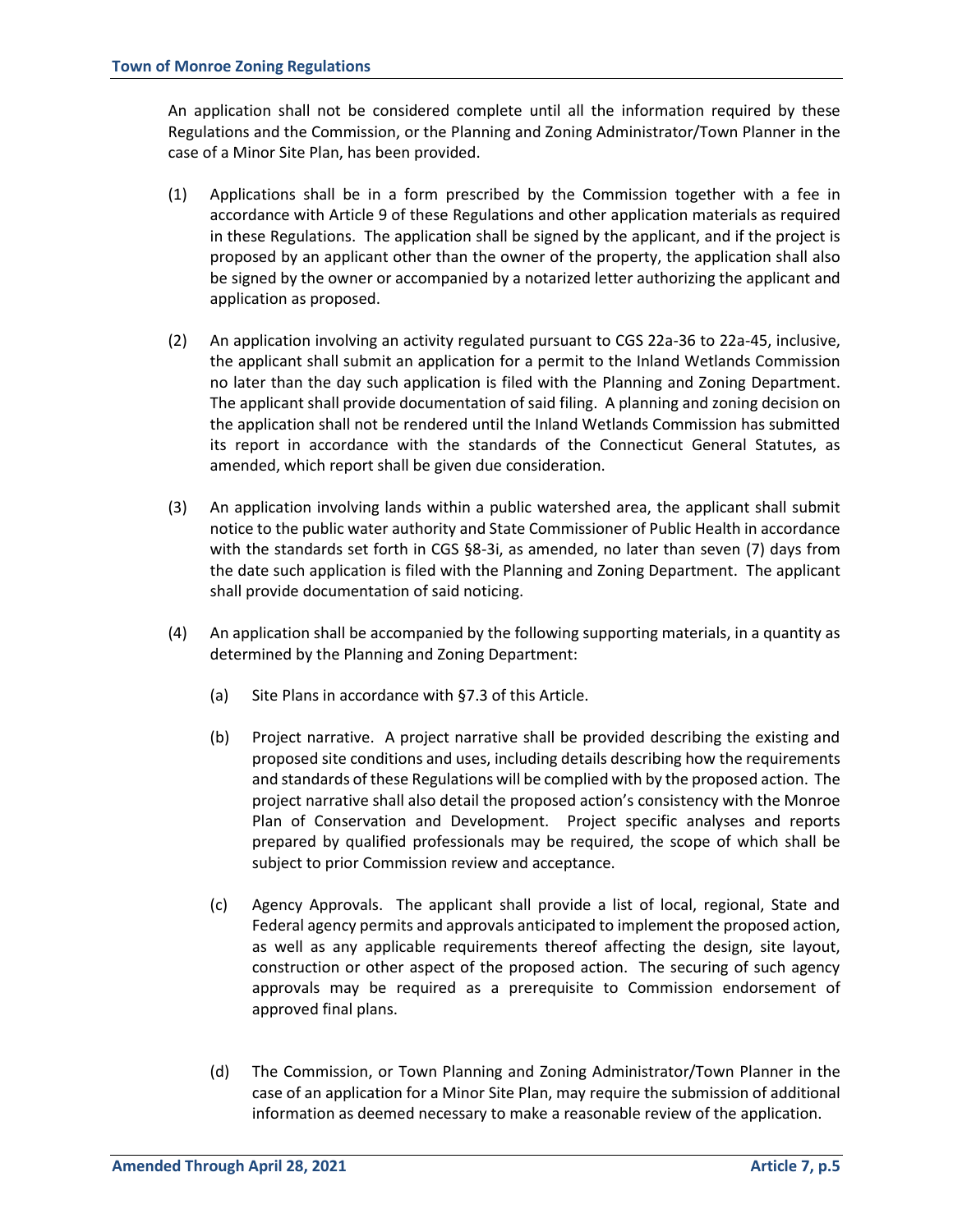- (e) The applicant shall also submit application and application presentation documents in an electronic format in accordance with Planning and Zoning Department requirements and specifications for applications to the Commission.
- (5) An incomplete application or an application filed without the required fee as specified in Article 9 of these Regulations may be deemed as reason for denial of said application.
- (6) For Standard Site Plan applications, all revised or additional application support documents, plans and materials shall be submitted to the Planning and Zoning Department no less than seven (7) business days prior to the day of a Commission meeting at which the application is scheduled. Nothing shall prohibit the Commission, in the exercise of its discretion, from receiving evidence at any time prior to the close of a meeting, public hearing or other statutory period but the Commission may refuse to consider such if not submitted in a timely fashion as set forth herein should the Commission determine that it, its staff or consultants, and/or the public would not have sufficient time to review same properly or thoroughly before the end of any aforesaid time or statutory period. The Commission, nor its staff or consultants, are responsible for providing notification of new submission materials received.

### **D. Application Review Team (ART) Review of Applications**

Following submission of a Standard Site Plan application, the Application Review Team (ART), consisting of the Town Planner, Town Engineer, Planning and Zoning Administrator, Zoning Enforcement Officer, representative of the Health Department, representative of the Police Department, Fire Marshal and Chief Building Inspector, shall review the application and coordinate concerns and facilitate the effectiveness of individual review comments. ART review shall run concurrently with the Commission's permit review schedule for an individual application. ART review of Minor Site Plan applications shall be coordinated by the Planning and Zoning Administrator/Town Planner as warranted.

#### **E. Minor Site Plan Application Process**

- (1) All Minor Site Plan applications, and any subsequent revisions thereto, shall be processed within one (1) business week of their official receipt.
- (2) The review and approval of a Minor Site Plan shall also be subject to the provisions set forth in §7.1.5F(4) of these Regulations, except inserting the Planning and Zoning Administrator/Town Planner in place of the Commission.
- (3) The Planning and Zoning Administrator/Town Planner may require an advisory review and recommendation by the Architectural Review Board for alterations of an existing building or structure.
- (4) An application for Minor Site Plan approval may be referred to the Commission for action or for guidance where deemed warranted in the opinion of the Planning and Zoning Administrator/Town Planner.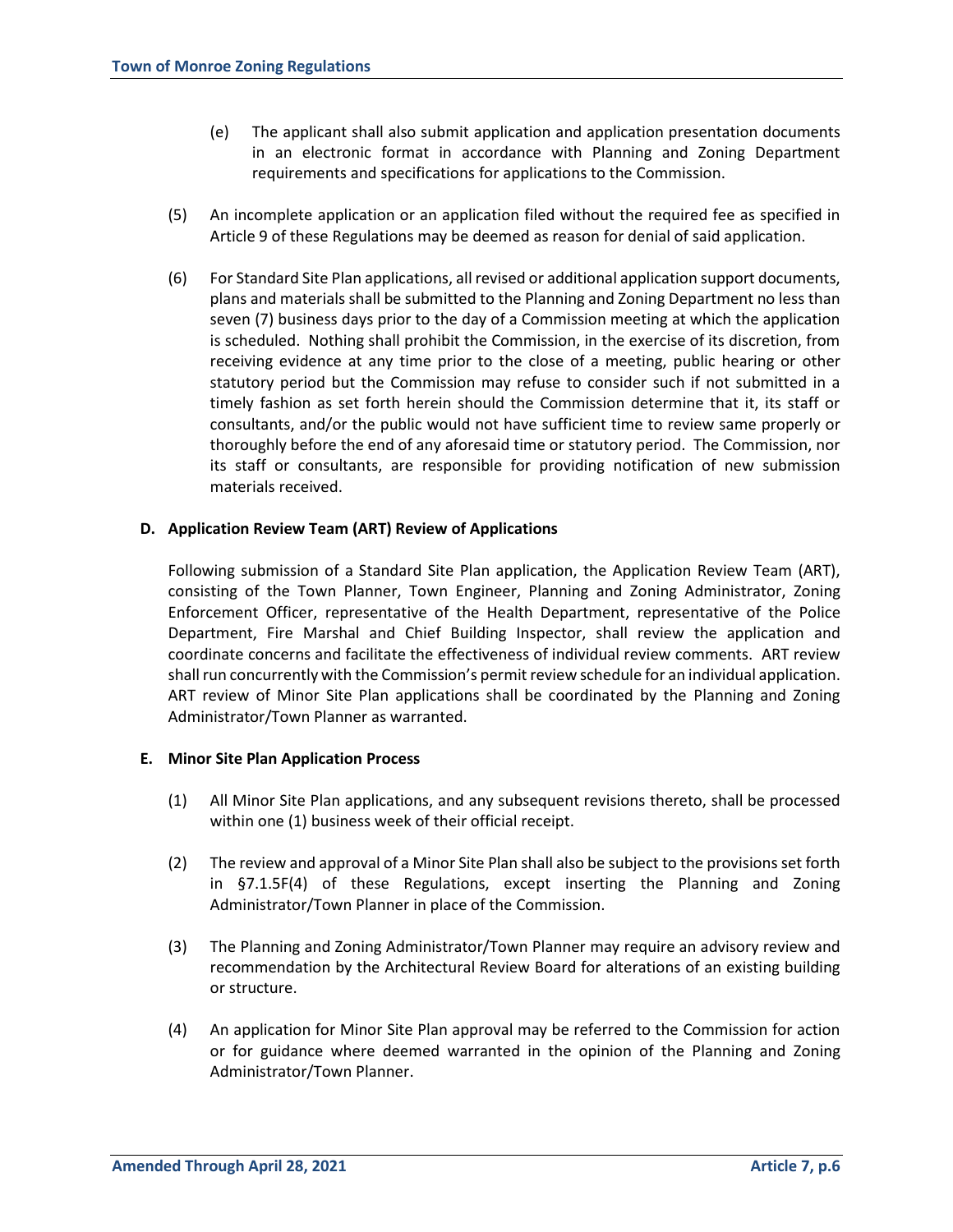(5) The Planning and Zoning Administrator/Town Planner shall provide a report on all administrative decisions regarding Minor Site Plan applications to the Commission at its next regularly scheduled meeting.

### **F. Standard Site Plan Application Process**

(1) Applicant Representation at Commission Meetings

The applicant and/or its authorized representatives shall be present at the meetings of the Commission at which their application is reviewed. The property owner is recommended particularly in cases where an applicant is limited in their authorization to represent the interests of the owner or in making decisions regarding the alteration of the premises under review.

(2) Review by Other Agencies

The Planning and Zoning Department and/or Commission may forward copies of an application for review and report to such officials and agencies of the Town as it deems appropriate, and shall establish a reasonable time limit for receipt and review by such agencies. Notice of applications shall be sent to area regional planning agencies and to the clerk of any abutting municipality as may be required by the Connecticut General Statutes or as determined appropriate by the Planning and Zoning Department or Commission.

(3) Public Hearing

The Commission may require a public hearing as it deems necessary or appropriate, which hearing shall be noticed and held in accordance with the standards and requirements set forth in §8.1.4 of these Regulations. All applications also requiring a Special Exception Permit shall require a public hearing, which hearing shall be held jointly with the required public hearing for said Special Exception Permit.

# (4) **Commission Review and Determination**

- (a) Applications shall be approved, disapproved, or approved with modifications unless withdrawn by the applicant.
- (b) No application for any property on which there exists a zoning violation shall be approved, unless such application and approval will remedy such violation.
- (c) Approval shall be applicable only for the use and improvements specified in the application and approval.
- (d) The Commission may impose modifying conditions and safeguard restrictions to any application approval, which in its judgment are reasonable and necessary to protect or promote: public health, safety or welfare; property values; the environment; sound planning and zoning principles; improved land use, site planning and land development; or to achieve a better overall neighborhood compatibility.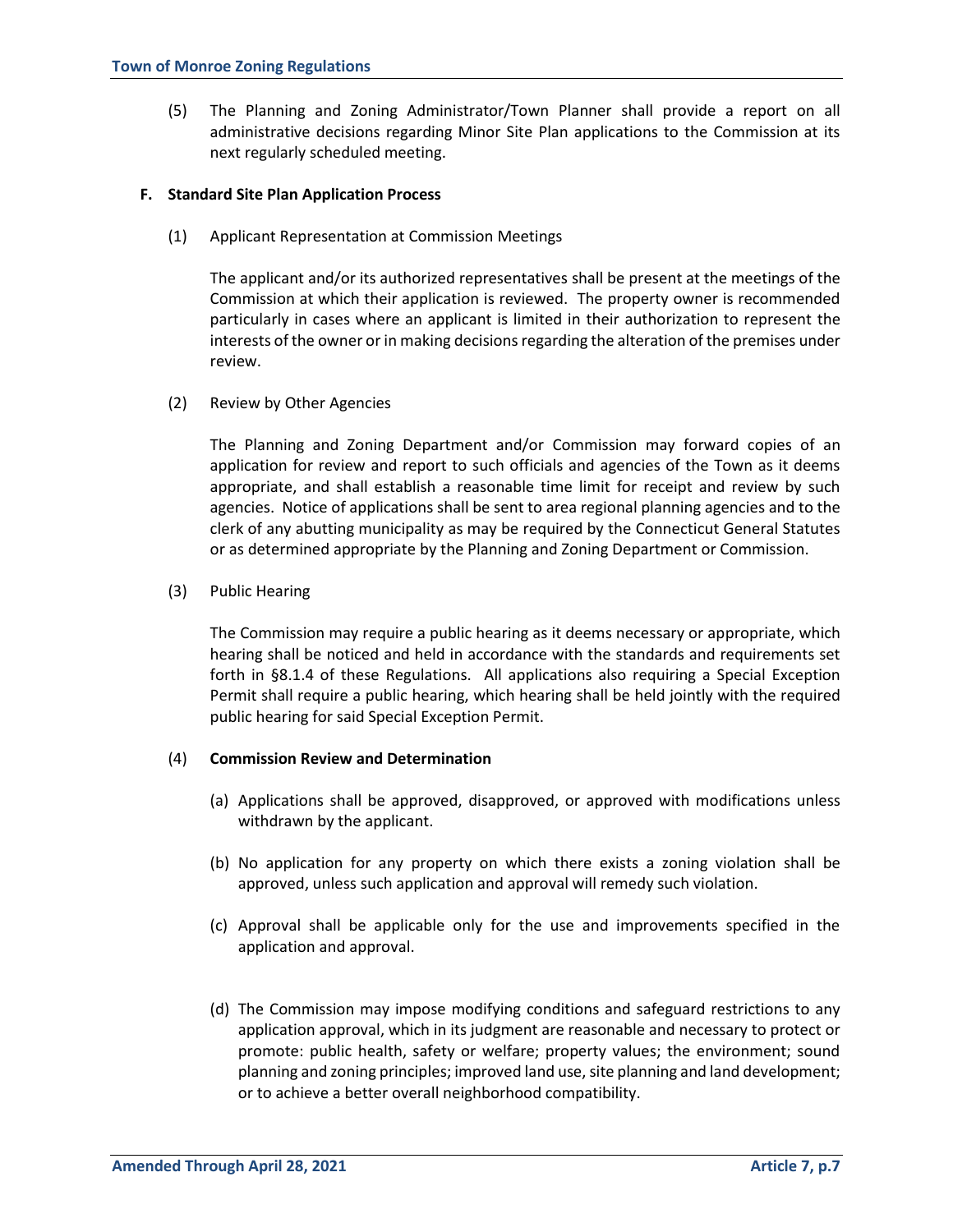- (e) When the Commission approves a Site Plan with modifying conditions and safeguard restrictions, each and all of said conditions and safeguard restrictions shall be an integral part of the Commission's decision. Any condition or safeguard restriction attached to a Site Plan approval shall remain with the property as long as the use is still in operation, and shall continue in force and effect regardless of any change in ownership of the property. Should any of the conditions and safeguard restrictions on appeal from such decision be found to be void or of no legal effect, then the conditional approval is likewise null and void. An applicant may reapply with another application for review.
- (f) A notice of decision shall be completed in accordance with the requirements set forth in the Connecticut General Statutes, as amended.
- (g) As a condition of approval, the right of entry with reasonable notice for inspection by Town of Monroe officials shall be provided in order to determine compliance with the conditions of such approval.

# **§7.2 General Criteria and Standards for Application Review**

The following criteria and standards shall be used by the Commission in reviewing all applications. In doing so, the Commission may require the submission of alternative design and layout proposals to ensure the creation of well designed, functional and attractive development. The intent is to ensure that the development and use of land does not have an adverse effect on the environment, adjacent lands and land uses, or on the historic and cultural character of the community, among other factors. These Regulations are designed to:

- **A.** Protect the community from traffic congestion and conflicts, noise, lighting, odor and other forms of pollution;
- **B.** Avoid inappropriate site and building design, including "strip" commercial development, flooding, and excessive soil erosion; and
- **C.** Ensure that proposed uses will be in harmony with the appropriate and orderly development of the Zoning District in which such is proposed, and that its impacts can be mitigated by compliance with reasonable conditions.

# **§7.2.1 General Criteria**

The criteria below are intended to establish a framework within which the designer of the site development will utilize creativity, invention and innovation to provide a sensible and sustainable plan compatible with the Town's planning goals and objectives, as expressed in the its Plan of Conservation and Development, while recognizing and thereby protecting the Town's rural, historic, cultural, natural and scenic landscapes and qualities.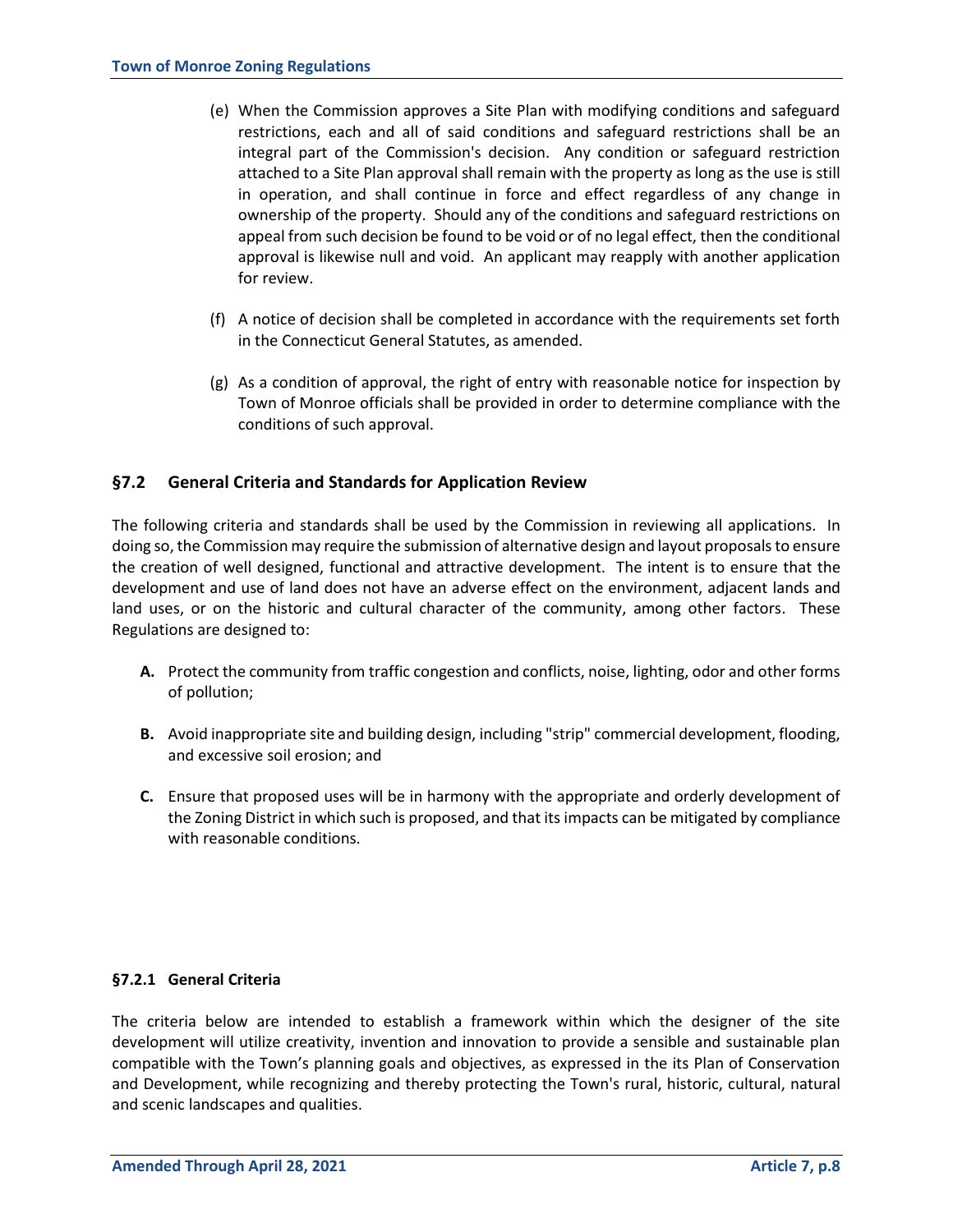- **A.** The intended activity or proposed use, buildings or other structures shall not be detrimental to the health, safety, welfare and property values of the neighborhood and will be in harmony with and conform to the orderly development of the Town.
- **B.** Due attention by the applicant shall be given to the goals, objectives and the stated general land use policies for the Town and the specific area in which the development is proposed.
- **C.** The streets serving the proposed use shall be adequate to accommodate prospective traffic, and provision shall be made for entering and leaving the property in such a manner that no traffic hazards will be created. Adequate off-street parking and loading facilities shall be provided.
- **D.** The structural base material and surface treatment of any areas used for off-street parking and loading facilities, for maneuvering of vehicles or for outside storage and display of vehicles and materials shall be as determined suitable and adequate for their intended purpose.
- **E.** Properties shall be suitably landscaped and the intended activity, use, design of buildings, signs and other structures shall be such as to preserve the appearance and character of the neighborhood.
- **F.** The site on which the use is proposed to be established shall be of sufficient size and adequate dimension to allow construction of all buildings and structures and to conduct the use in such a manner as will not be detrimental to the neighborhood.
- **G.** Adequate fixed and shielded lighting shall be provided for the intended use and shall not constitute a nuisance, traffic hazard or spillage onto neighboring properties, or be detrimental to the neighborhood.
- **H.** The character, purpose and nature of the Site Plan approval shall be such that the proposed use will be in harmony with the orderly development of the Zoning District in which it is located.
- **I.** Proposed development shall meet all other requirements and performance standards as established in these Regulations.
- **J.** Proposed development shall be adequately protected from casualty by fire as may be determined by the Town Fire Marshal, subject to review by the Commission.

# **§7.2.2 Ecological Considerations**

**A.** Site and building development shall cause minimal degradation of unique or irreplaceable land types and minimal adverse environmental impact upon critical areas such as streams, wetlands, areas of aquifer recharge and discharge, steep slopes, highly erodible soils, areas with a high water table, floodplains, areas of mature vegetation, and extraordinary wildlife nesting, feeding or breeding grounds.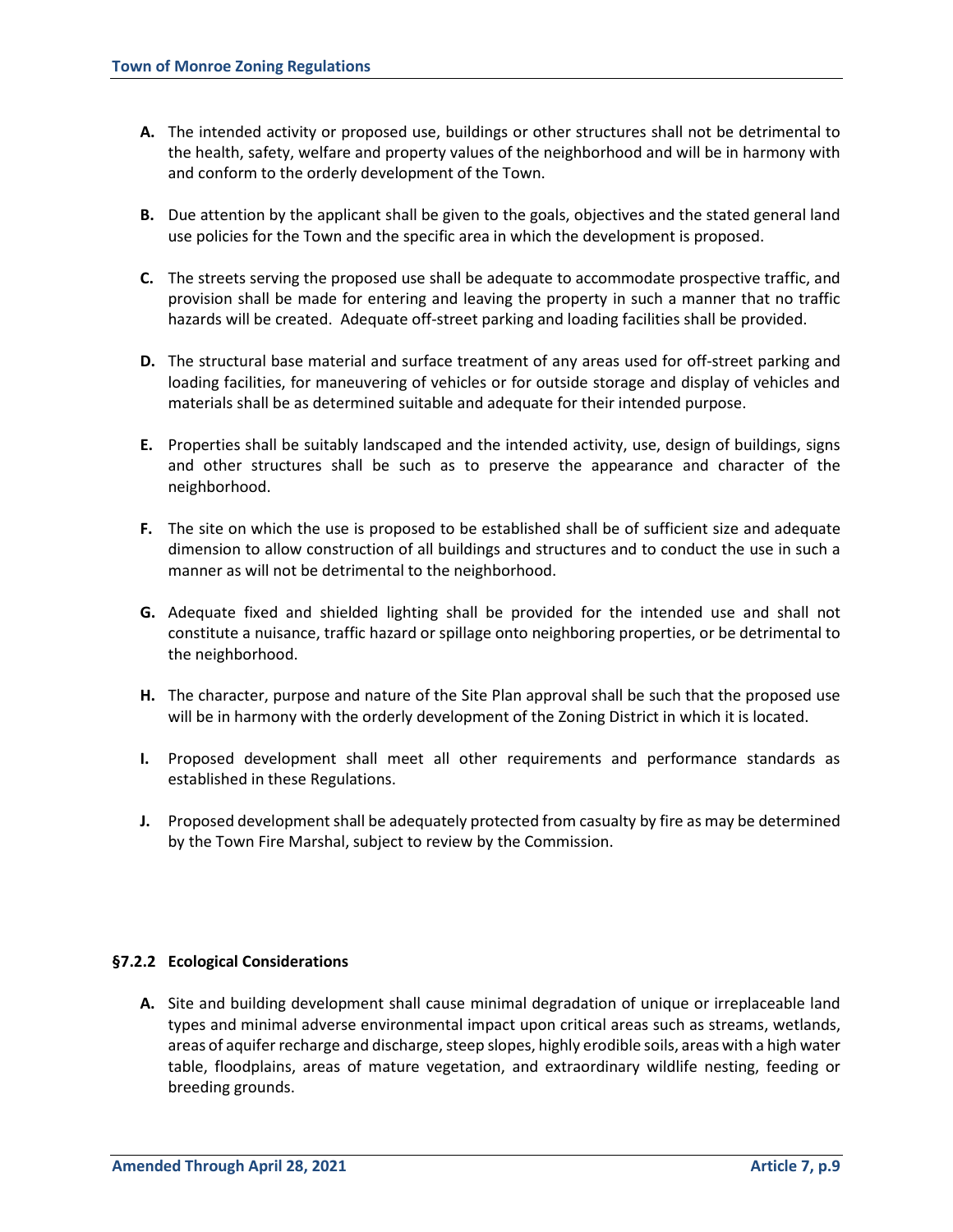- **B.** Development shall conform to existing geological and topographic features to the end that the most appropriate use of land is encouraged.
- **C.** Site uses shall have the capacity to provide for the on-site handling, disposal and/or storage in a safe, sanitary and harmless manner as prescribed by all applicable Federal, State and local laws, rules or regulations pertaining to sewage, solid or liquid waste, toxic or hazardous substances, or any chemicals or by-products produced, kept, made, generated or used or to be used on the premises. If any such sewage, solid or liquid waste, toxic or hazardous substances, or chemicals or by-products are not to be handled, stored or disposed of on-site, then the manner of their handling, disposal and/or storage shall be disclosed including proof of compliance with all applicable Federal, State and local laws, rules and regulations.

# **§7.2.3 Landscape and Lighting**

- **A.** Natural and existing topographic patterns, which contribute to the beauty and character of a development, shall be preserved where practicable in its natural state. Tree and soil removalshall be avoided and minimized to the greatest extent practicable. If development of the site necessitates the removal of established trees, special attention shall be given to the planting of replacements or other landscape mitigation treatments. Any grade changes shall be in keeping with the general appearance of neighboring developed areas.
- **B.** Landscaping or the landscape treatment shall provide, in the judgment of the Commission and in a reasonable time, the required amenities or visual barrier between different land uses.
- **C.** Grades of driveways, walks, parking areas, terraces, and other paved areas shall provide an inviting appearance.
- **D.** Landscaping shall dominate a site and shall integrate the various elements of site design, preserving and enhancing the particular identity of the site, including architectural features, scenic vistas and visual corridors. Landscaping shall provide shade, visual interest and vertical relief.
- **E.** Plant material shall be selected for interest in its structure, texture, and color, and in consideration of its ultimate growth pattern. Plants shall be used which are indigenous to the area and others that will be hardy, harmonious to the design, and exhibit a good appearance.
- **F.** In locations where plants will be susceptible to injury by pedestrian or motor traffic, they shall be protected by appropriate curbs, tree guards, or other devices.
- **G.** Parking areas and traffic ways shall be enhanced with landscaped islands, trees and shrub plantings, and other landscaping consistent with the requirements and standards in Article 6 of these Regulations.
- **H.** Screening of service yards, refuse containers, and other places that tend to be unsightly shall be accomplished by use of walls, fencing, planting, or combinations of these, with all such enclosures being compatible in material, texture and color with the buildings of the site.
- **I.** Landscaping shall be designed and maintained so as not to create a hazardous condition.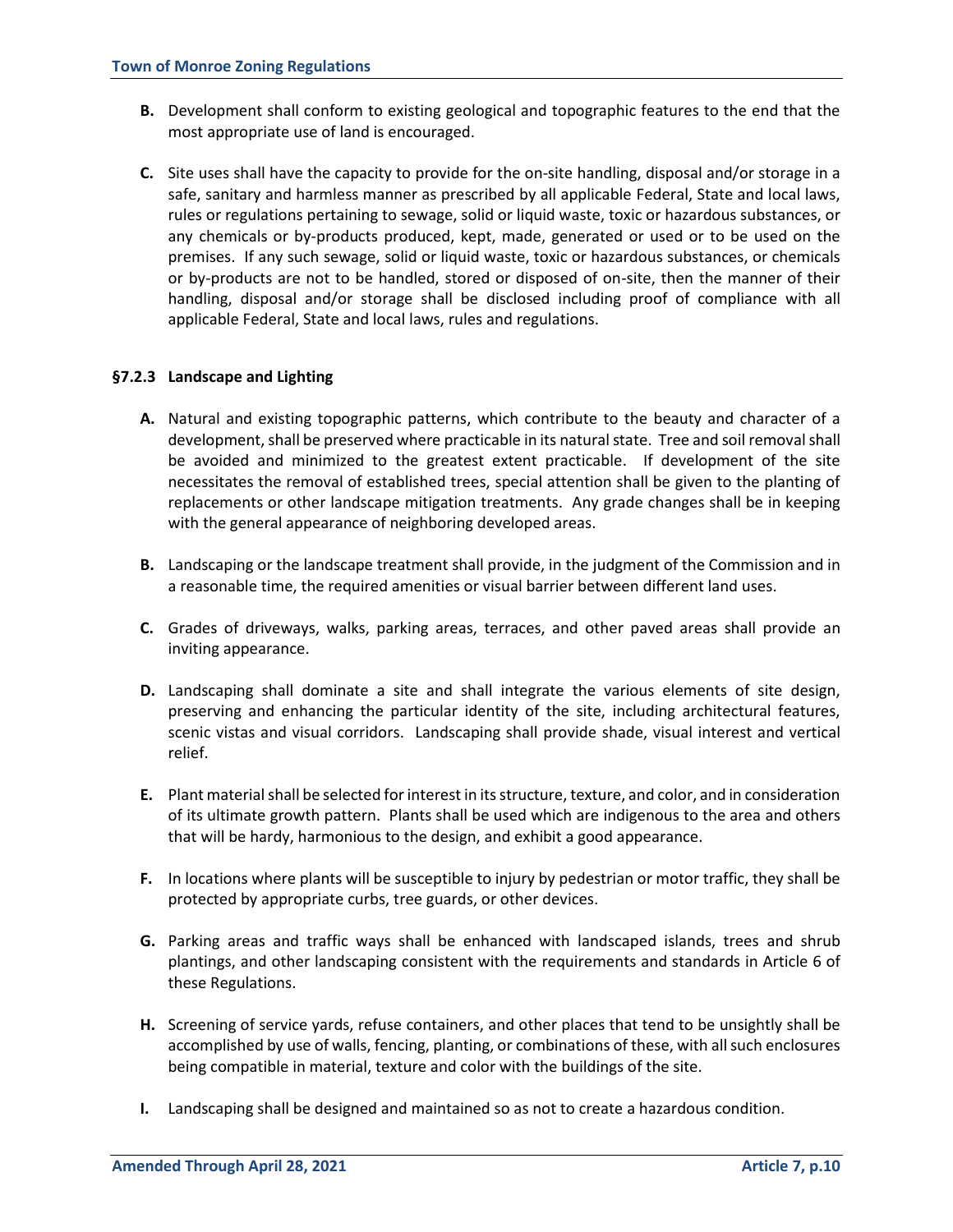- **J.** Exterior lighting shall be in accordance with Article 6 of these Regulations and shall enhance the building design and the adjoining landscape. Lighting standards and building fixtures shall be of a design and size compatible with the building and adjacent areas.
- **K.** The number of exterior lights, and the intensity of such lighting shall be the minimum necessary to illuminate the location for safety, without glare or light spillage to adjoining properties.

### **§7.2.4 Relationship of Proposed Structures to Environment**

- **A.** Proposed structures shall be related harmoniously to themselves, the terrain and to existing buildings and roads in the vicinity that have a visual relationship to the proposed structures. The achievement of such harmonious relationship may include the enclosure of space in conjunction with other existing buildings or other proposed buildings and the creation of focal points with respect to avenues of approach, terrain features or other buildings.
- **B.** Proposed structures shall be so sited as to minimize any adverse impact upon the surrounding area and particularly upon any nearby residences by reason of:
	- (1) Building location, height, bulk and shadows.
	- (2) Location, intensity, direction and times of use of outdoor lighting.
	- (3) Likelihood of nuisances.
	- (4) Other similar considerations.
- **C.** Site Plans proposed for nonresidential uses adjacent to a residential district or residential uses shall be reviewed with regard to the impact of the development on that district or use.
- **D.** Site design shall be planned to accomplish a desirable transition from the streetscape, and to provide for adequate landscaping, screening and buffering to adjacent sites and lands uses, and to provide adequate but not excessive off-street parking.
- **E.** The Commission shall encourage the use of a combination of common materials, landscaping, buffers, screens and visual interruptions in order to create attractive transitions between buildings of different architectural styles.
- **F.** Parking shall be located to the rear or sides of buildings primarily so as to not interfere with the landscape treatment and streetscape.
- **G.** Textures of buildings, structures and paved areas shall be sufficiently varied to prevent a massive or monolithic appearance, particularly areas of asphaltic paving for parking.

#### **§7.2.5 Scenic, Historic, Archaeological and Landmark Sites**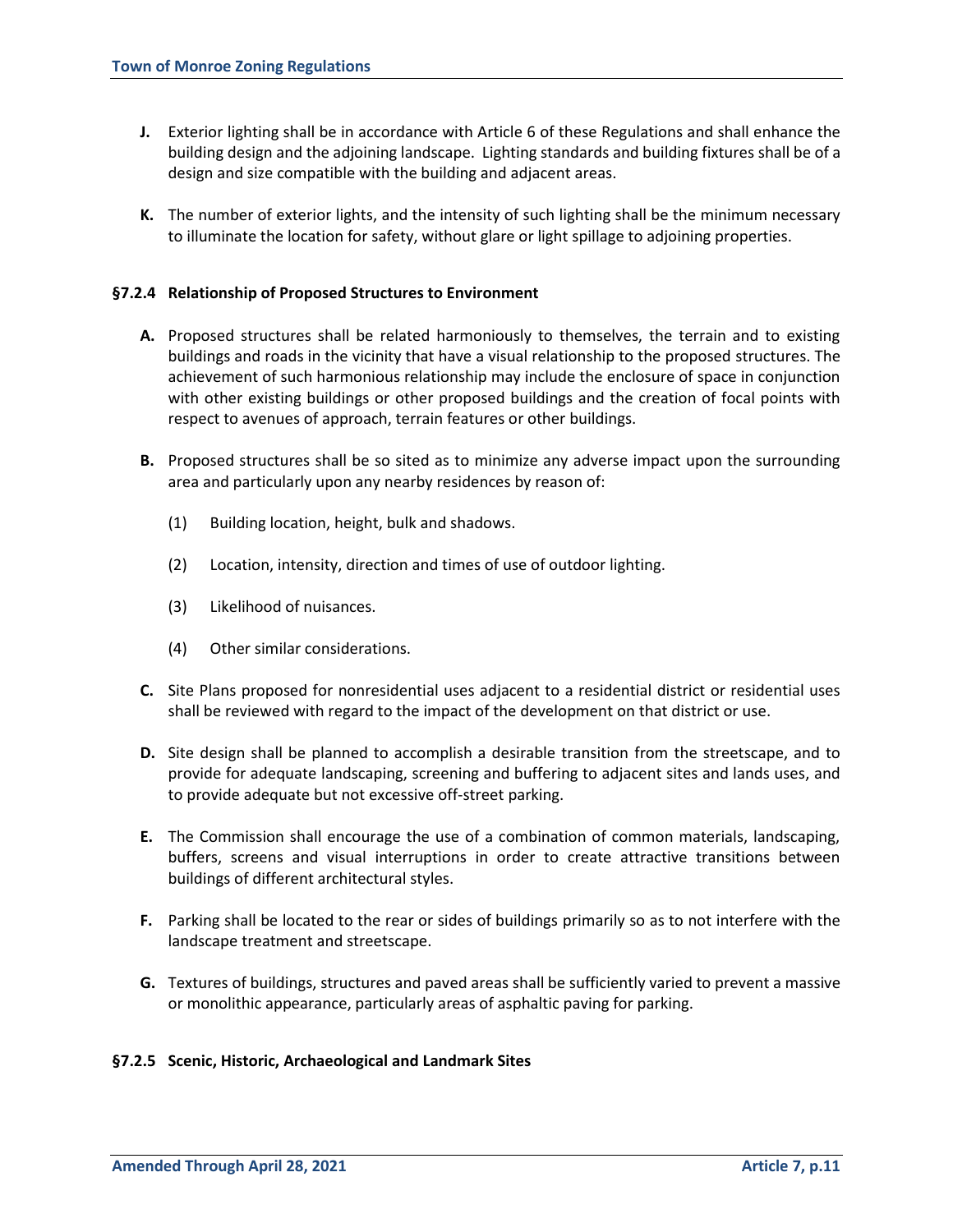- **A.** Scenic, historic, archaeological and landmark sites and features that are located on or adjacent to the proposed development shall be preserved and protected insofar as practicable. Specific requirements regarding such sites and features are contained in Chapter 310 (Historic Districts) and Chapter 430 (Scenic Roads) of the Code of the Town of Monroe.
- **B.** Recognized scenic and/or historic districts within the vicinity of the proposed development shall be embraced in the Site Plan design, including the use of traditional building forms and layouts which are evidence of the distinctive historical development of the area.

### **§7.2.6 Buildings and Structures**

- **A.** Buildings and structures shall be integrated with each other and with adjacent buildings and structures, providing convenient access to and from adjacent uses. Buildings and structures shall be designed and clustered in a compact form with due regard to environmentally sensitive features.
- **B.** The design of buildings and structures shall make appropriate recognition of compatible building forms, styles and character indigenous to New England, and in particular, the Town of Monroe.
- **C.** Components such as windows, rooflines, doors, eaves and parapets shall have well-designed proportions and relationships to one another and be compatible with the historic and vernacular architectural styles of the Town of Monroe.
- **D.** The height and scale of buildings and structures shall be compatible with its site and existing, or anticipated, adjoining buildings.
- **E.** Materials shall have good architectural character and shall be selected for harmony with traditional building materials.

# **§7.2.7 Stormwater Management**

- **A.** Proposed development shall be designed so as to provide for proper surface water management through a system of controlled drainage that, wherever practicable, preserves existing natural drainage patterns and wetlands, enhances groundwater recharge areas, and protects other properties and existing natural and artificial drainage features from the adverse effects of flooding, erosion and the depositing of silt, gravel or stone, uncontrolled dispersal of debris, trash and runoff pollutants such as from deicers, fertilizers, herbicides, insecticides and pesticides.
- **B.** Proposed development shall conform to all Federal, State and local requirements and guidelines, including provision of Best Management Practices, regarding stormwater quality and quantity control and erosion and sediment control as set forth in Article 6 of these Regulations.

#### **§7.2.8 Traffic, Circulation, Parking and Pedestrian Safety**

**A.** Proposed development shall not cause adverse traffic impacts to abutting roads, nearby entrances on adjacent properties or on the road network serving the surrounding area.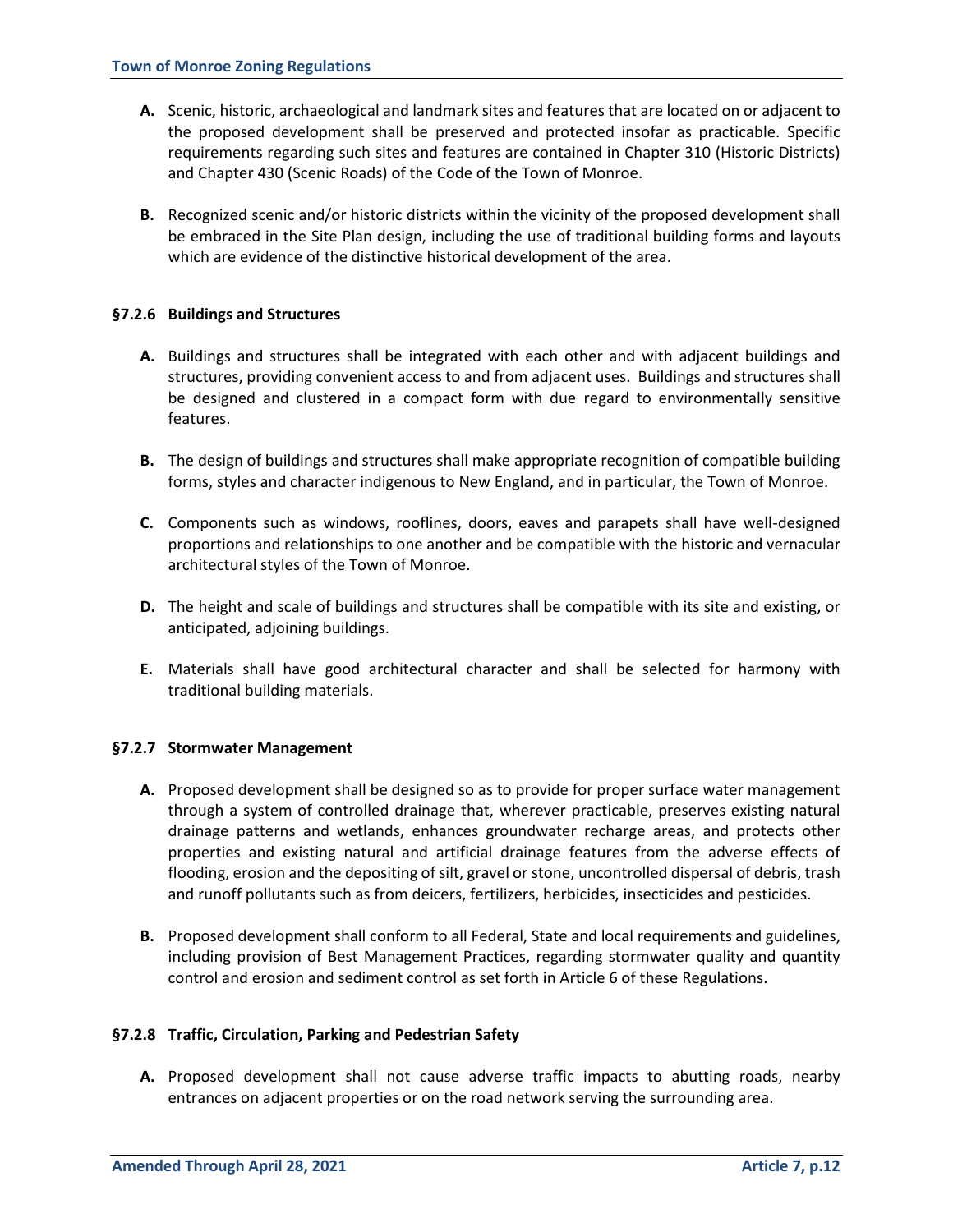- **B.** All entrance and exit driveways shall be located with due consideration for traffic flow and so as to afford maximum traffic safety consistent with the standards set forth in Article 6 of these Regulations. In general, all such entrances and exits shall be located and designed in accordance with Chapter 260 (Driveway Construction) of the Code of the Town of Monroe, and the following:
	- (1) Conform to sight line requirements for restricting direct obstructions at corners (in addition to Federal, State, AASHTO and local sight line guidelines).
	- (2) Achieve maximum practicable distance from street intersections and from existing and proposed access connections from adjacent properties.
	- (3) Minimize left-hand turns and prohibit backing movements.
	- (4) Discourage the routing of vehicular traffic to and through local residential streets.
	- (5) Provide adequate offset centerline striping and entrance/exit site radii to accommodate appropriately sized trucks to service existing and proposed uses without encroachment into opposing traffic both on and offsite.
	- (6) Encourage the shared use and interconnection of driveways.
- **C.** The location, width and layout of interior drives shall be appropriate for the proposed interior circulation.
- **D.** The location and layout of accessory off-street parking and loading spaces shall provide for efficient circulation and the safety of pedestrians and vehicles. Provision shall be made for unobstructed access by police, fire and emergency vehicles.
- **E.** The location of parking areas shall not detract from the design of proposed buildings and structures or from the appearance of the existing neighboring buildings, structures and landscape.

**F.** Pedestrian circulation shall be separated from motor vehicle circulation and from loading activities. Safe and convenient pedestrian circulation, including appropriate sidewalks, shall be provided on the site and its approaches, to provide interconnectivity between the road frontage and parking areas and buildings onsite. The pedestrian circulation plan shall be designed to minimize adverse effects of vehicular traffic upon adjacent sidewalks and bicycle paths by providing wider walkways or paths, and appropriately designed control features such as changes in pavement material, texture and/or color, as well as physical barriers, landscaping, guiderails, fencing, signs and other means of protection.

### **§7.2.9 Utility Services**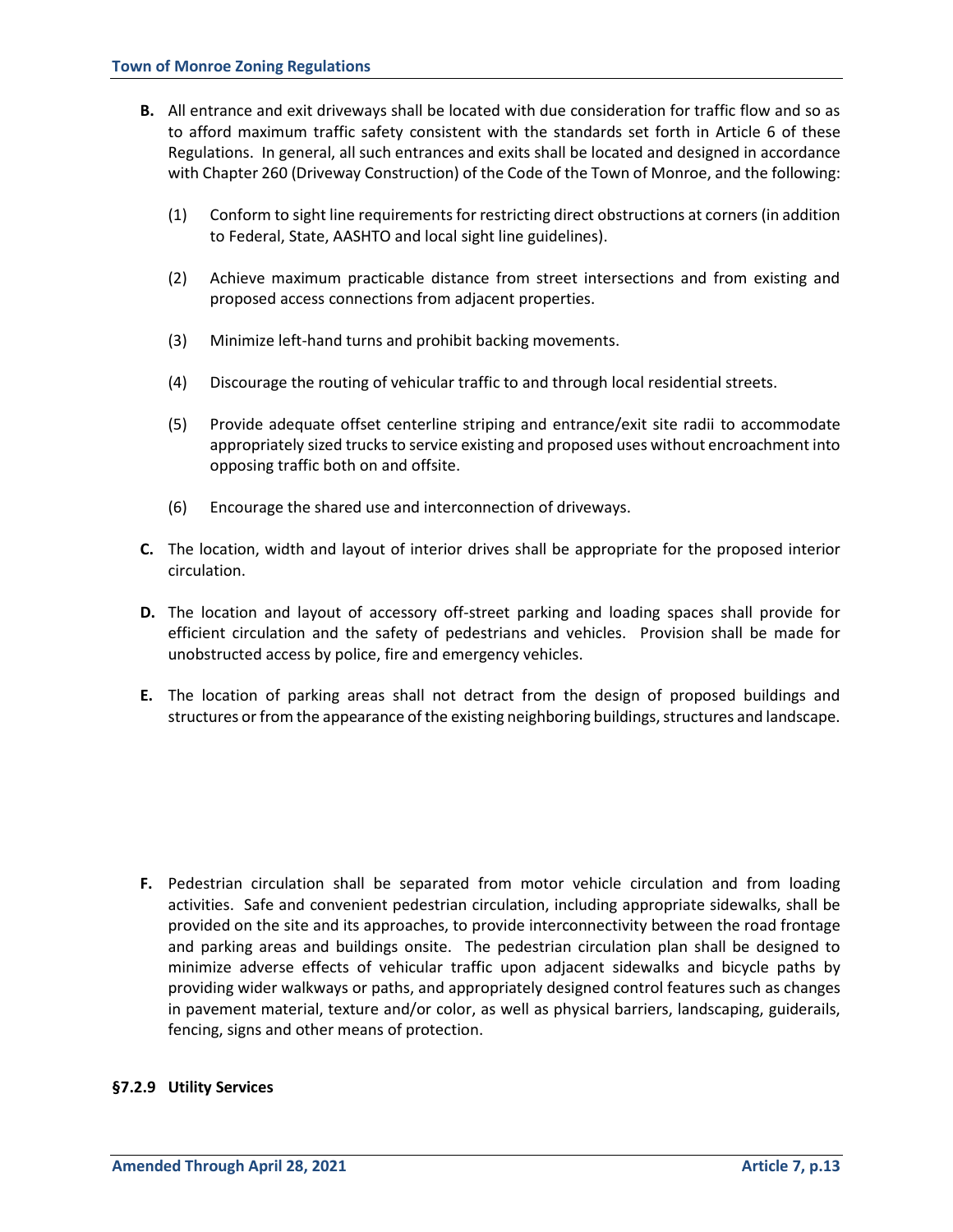- **A.** Proposed development shall be adequately served by all applicable utilities, including water and septic systems.
- **B.** Electric, telephone and other wire-served utility lines and service connections shall be underground insofar as feasible and subject to State Public Utilities Regulations. Any utility installations remaining above-ground shall be located and screened so as to have a harmonious relationship to neighboring properties and to the site.
- **C.** Mechanical equipment such as air conditioners or other utility hardware located on roofs, the ground, or buildings, shall be designed in an architecturally integrated fashion and/or screened from view with materials harmonious with the building, specified as to construction, material and color so as to blend with its surroundings, or located so it is not visible or conflicting with site landscaping and pedestrian and vehicular access.

# **§7.2.10 Waste Disposal**

- **A.** Adequate provision shall be made for the sanitary sewer needs of the proposed development in compliance with State and local Health District requirements.
- **B.** There shall be adequate provision for the disposal of all solid, liquid and gaseous wastes and for all recyclable materials, as well for the avoidance of odors and other air pollutants that may be generated at the site. All applicable Federal, State and local pollution control standards shall be observed, as well as the standards of Chapter 440 (Sewage Disposal) and Chapter 452 (Solid Waste) of the Code of the Town of Monroe.
- **C.** All dumpsters or other covered containers designed to be emptied into a truck shall be placed on a concrete pad within an adequate solid board fence or architectural walled enclosure screened with landscaping.
- **D.** Enclosures shall be designed, installed and maintained so as to minimize noise, odor and other adverse effects.

# **§7.2.11 Noise**

- **A.** All applicable Federal, State and local Regulations dealing with the control of outside noise which is expected to be generated at the site shall be complied with.
- **B.** Use of noise reducing barriers or other control measures shall be incorporated as may be required by the Commission.

#### **§7.2.12 Outdoor Signage**

**A.** The size, location, height, design, color, texture, lighting and materials of exterior signs shall not detract from the design of proposed buildings and structures or of the surrounding properties. Signs of a prototype design and corporation logos shall be modified to conform to the criteria for all signs within the Town of Monroe in conformance to the requirements contained in Article 6 of these Regulations.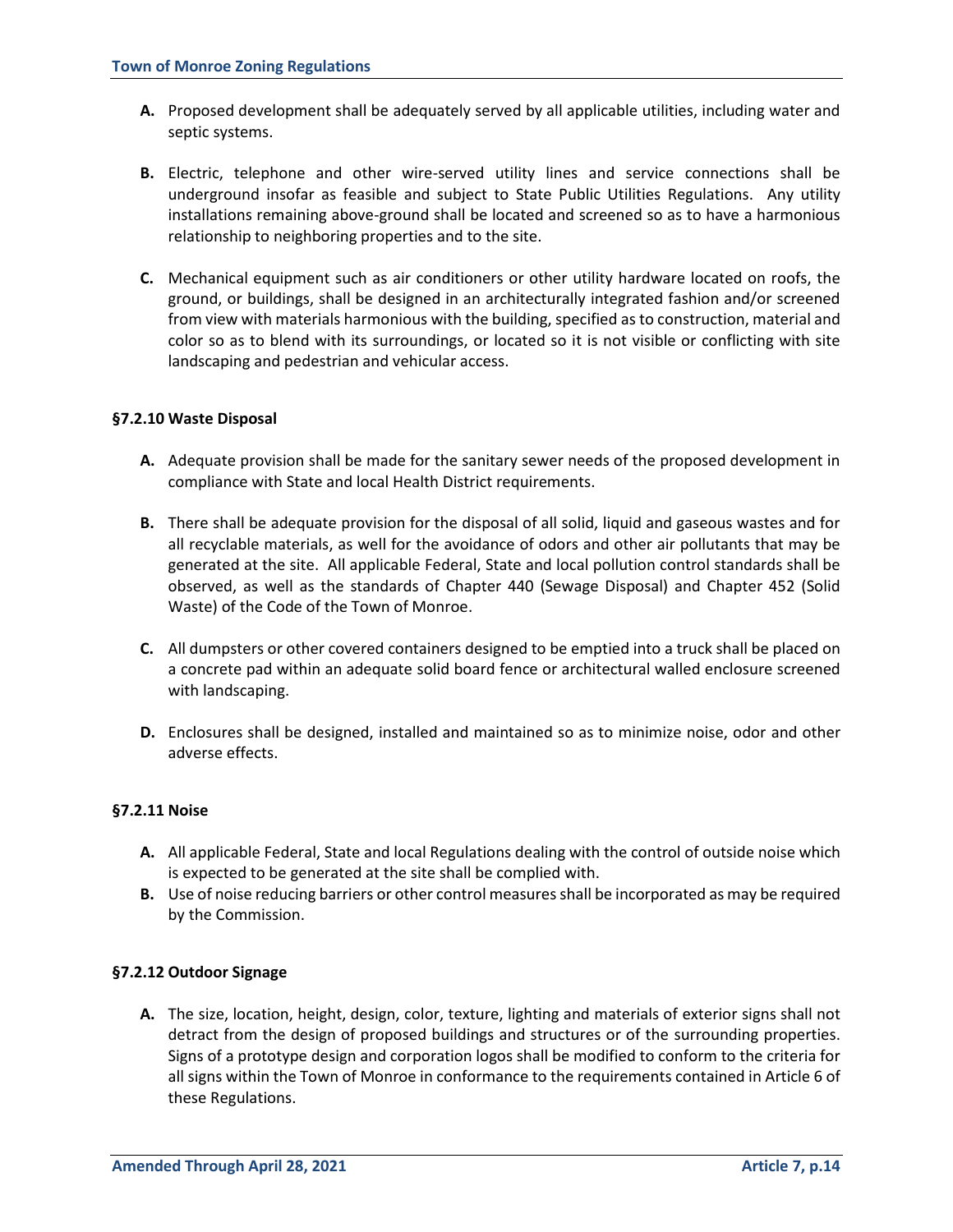- **B.** Signs and supporting structures and devices shall be well proportioned and compatible in design and visual relationship to buildings, structures and surroundings, and shall not be predominate to the overall visual impact of the project.
- **C.** Every sign shall be designed as an integral architectural element of the building and site to which it principally relates.
- **D.** The colors, materials, and lighting of every sign shall be restrained and shall be harmonious with the building and site to which it principally relates.
- **E.** The number of graphic elements on a sign shall be held to the minimum needed to convey the sign's major message and shall be composed in proportion to the area of the sign face.

# **§7.3 Application Requirements**

#### **§7.3.1 General Requirements for All Applications**

- **A.** All applications and accompanying maps, plans, documents, reports and data shall be in writing and in a quantity as required by the Planning and Zoning Department. Said applications shall include all the information required by the Commission and as specified in the application form and these Regulations.
- **B.** All maps, plans, documents, reports and data as may be submitted with an application shall be current (completed within the previous six (6) months) and include an original (live) signature and embossed or wet stamp seal certification by the individual State of Connecticut licensed professional(s) responsible for their preparation. If multiple professionals are responsible for their preparation, each shall include appropriate certification.
- **C.** The maps and plans required by these Regulations shall be coordinated into individual collated, bound and folded sets of uniform size not to exceed 24" x 36" drawn at a maximum scale of one inch equals forty (40) feet, unless otherwise authorized by the Commission, and numbered in sequence (X of a total of Y sheets). The cover sheet shall include a prominent listing of the project name and a list of all included sheets by title, origination date and common revision date, as well as a location map showing the subject lot, surrounding lots, named streets and the zoning classifications of the shown area drawn at a scale of one (1) inch = eight-hundred (800) feet.
- **D.** Each plan sheet shall include a coordinated Title Block including the following minimum information:
	- (1) Sheet title and number, and sheet sequence numbering.
	- (2) Property address and assessor identification (Map and Lot number).
	- (3) Name, address and signature (on Final Plans) of the applicant and property owner.
	- (4) Name, address, signature and seal of the professional(s) preparing the plan.
	- (5) Origination date of preparation and date of revision, if any.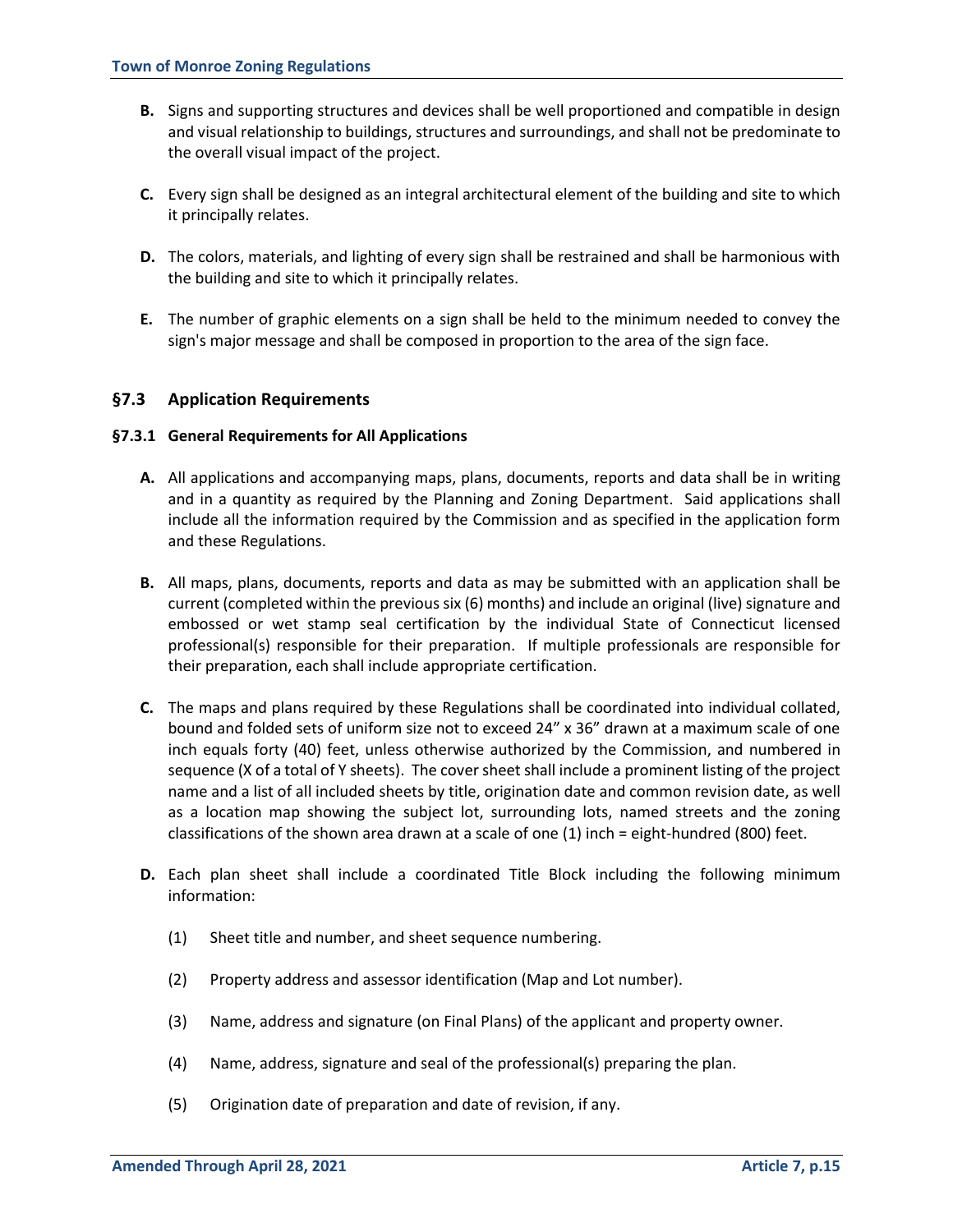- (6) Written and graphic scale and north arrow.
- **E.** The plans shall include the following minimum information consistent with all applicable requirements and standards of these Regulations:

### (1) **EXISTING CONDITIONS SURVEY (A-2 and T-2, or equivalent)**

- (a) Appropriate certification statement including reference maps, origin of property layout, purpose of drawing, and specific certification and clarifications of information shown.
- (b) Accurate boundary and boundary markers.
- (c) Delineation and dimension of all abutting private or public streets rights-of-ways and edges of pavement.
- (d) Location of adjoining properties identifying owners and the map and lot numbers of same based on current Town of Monroe Assessor information, including those located across abutting streets.
- (e) Existing zoning designation of the property and adjoining properties, including listing of past Site Plan, Special Exception Permit and/or Zoning Variance approvals.
- (f) Location and dimensions of existing buildings, structures, access drives, fences, stone walls, guiderails, exterior signs and lights, landscaping, screening, buffers, parking and loading areas and sidewalks on the subject property and connections thereto with adjoining properties.
- (g) Existing right-of-ways, easements, other encumbrances or restrictions, including a listing of recorded maps and description of any existing deed restrictions or covenants affecting the subject property.
- (h) Location and delineation of wetlands, watercourses, ponds, lakes, vernal pools and other water related resources and their associated upland review areas. The qualified delineator and date or delineation shall be noted.
- (i) Location of principal wooded areas, exposed ledge and rock outcroppings, significant trees with a diameter at breast height of twenty (20) inches or more (identified as to scientific and common name, size and health condition).
- (j) Existing topography of the subject property with a minimum 2-foot contour interval, based on United States Geologic Survey data, with the source of the contours and the location of benchmarks noted.
- (k) The required yard setbacks and other zoning lot area and bulk standards of the underlying Zoning District(s).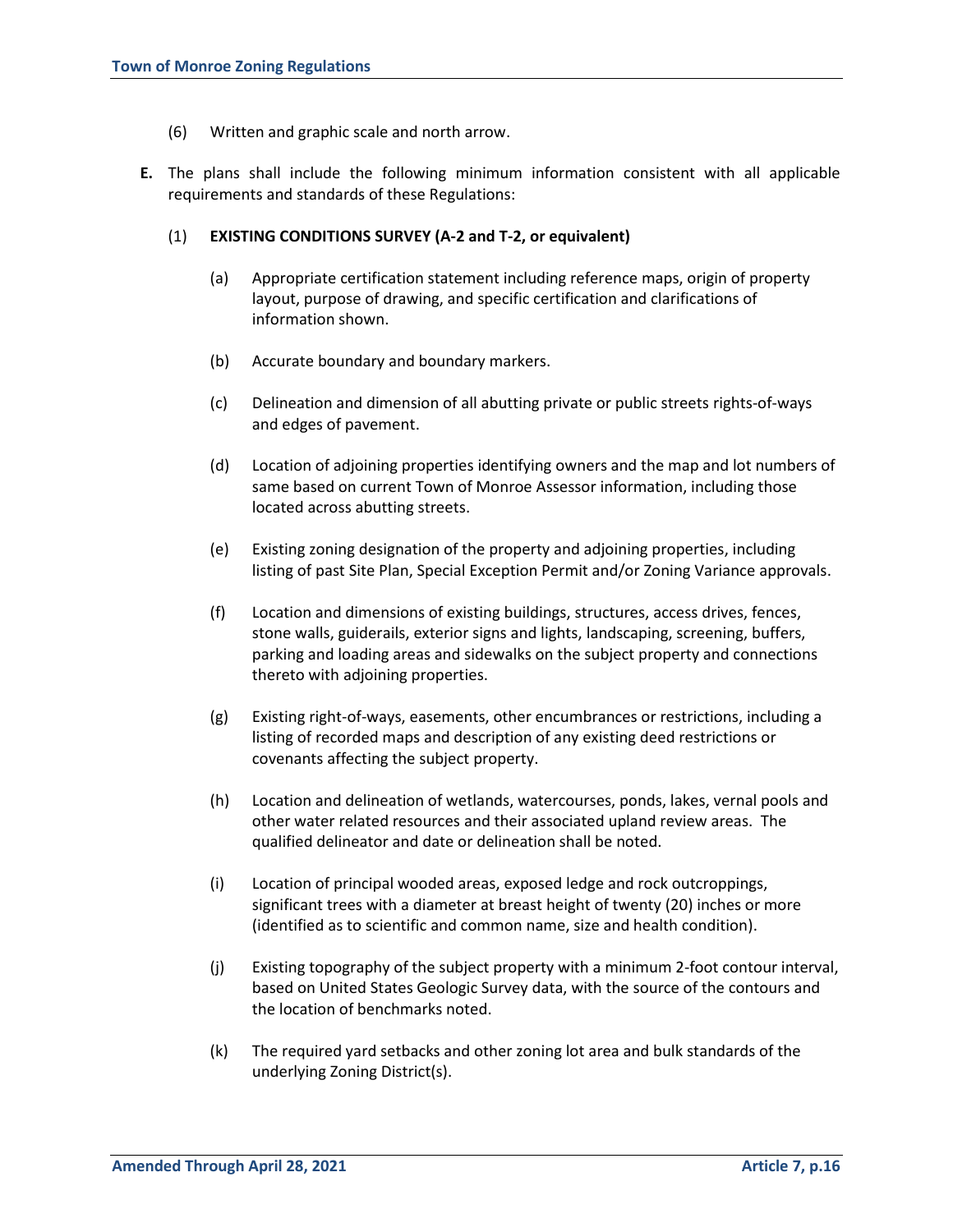- (l) Locations, dimensions, grades and flow direction of existing sewers, culverts, waterlines and other underground utilities within the property, to the extent known or relevant, and location of all utilities in the adjacent street and connections to structures on the premises.
- (m) Boundaries of any site area subject to flooding or stormwater overflows, including flood hazard areas as defined in Article 6 of these Regulations and as established by the Federal Emergency Management Administration (FEMA). Local areas susceptible to flooding that are not within determined flood zones shall also be indicated.

#### (2) **SITE PLAN**

- (a) Delineation of all applicable zoning lot area and bulk standards, off-street parking and loading requirements, and other setback or buffer requirements.
- (b) Location, layout and dimension of proposed buildings, structures, fences, walls and other site features proposed to be constructed, expanded, or altered.
- (c) Location, layout, dimension and surface treatment and specifications of access and internal drives, parking areas, service and loading areas, sidewalks and pathways, and other non-building or vegetative areas and features.
- (d) Known or approximate location of existing buildings, septic systems, water supply wells, utility lines and other structural or utility features within one-hundred (100) feet of the site lot lines.
- (e) Location, design and proposed screening of outdoor storage areas, including proposed provisions for refuse storage and collection.

(f) **Zoning Compliance** - Analysis in tabular format of conformity to all applicable use, lot area and bulk standards, including any variances sought.

| <b>Zoning</b> | Zoning          | <b>Existing</b>   | <b>Proposed</b>   | <b>Resultant</b>  |
|---------------|-----------------|-------------------|-------------------|-------------------|
| Requirement   | <b>Standard</b> | <b>Conditions</b> | <b>Conditions</b> | <b>Conditions</b> |
|               |                 |                   |                   |                   |
|               |                 |                   |                   |                   |

Zoning Requirement – Applicable requirement (i.e., yard setback, building height). Zoning Standard – (i.e., 30 feet, 15%).

Existing Conditions – Existing condition relative to the requirement.

Proposed Conditions – Proposed condition of new feature relative to the requirement.

Resultant Conditions – Existing/proposed condition relative to compliance with standard.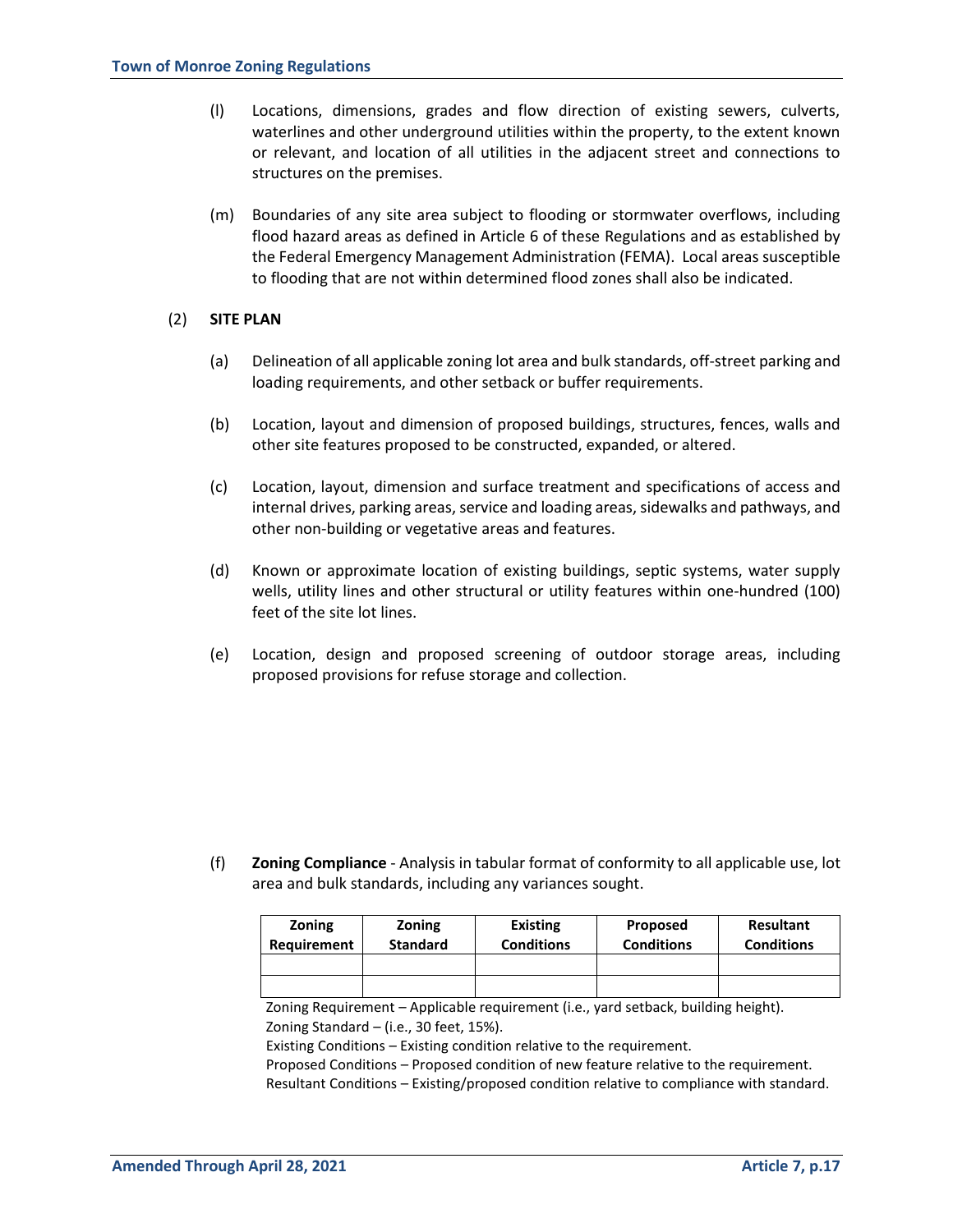(g) **Off-Street Parking and Loading Compliance** – Analysis in tabular format of conformity to applicable off-street parking and loading requirements.

| <b>Use</b>                               | <b>Size GFA</b> | Zoning          | Required      |  |  |
|------------------------------------------|-----------------|-----------------|---------------|--|--|
|                                          |                 | <b>Standard</b> | <b>Spaces</b> |  |  |
| <b>Off-Street Parking</b>                |                 |                 |               |  |  |
|                                          |                 |                 |               |  |  |
|                                          |                 |                 |               |  |  |
| <b>Total Off-Street Parking Required</b> |                 |                 |               |  |  |
|                                          |                 |                 |               |  |  |
|                                          |                 |                 |               |  |  |
| <b>Off-Street Loading</b>                |                 |                 |               |  |  |
|                                          |                 |                 |               |  |  |
|                                          |                 |                 |               |  |  |
| <b>Total Loading Spaces Required</b>     |                 |                 |               |  |  |
|                                          |                 |                 |               |  |  |

Use – Existing or proposed site/building use(s) (i.e., office, retail, manufacturing). Size – Dimension of floor area devoted to each individual use (i.e., 1,765 sf). Zoning Standard – Applicable standard or ratio (i.e., 4 spaces / 1,000 sf) Required Spaces – Calculated based on standard rounded up to whole number. Total Required – Sum of separate uses. Total Proposed – Total number of spaces proposed on Site Plans.

# (3) **GRADING / UTILITY / STORMWATER PLAN**

- (a) Existing and proposed minimum two (2) foot contours and spot elevations, including existing contours (Class D data or better) extending a minimum of fifty (50) feet beyond the boundaries of the site.
- (b) An area topographic plan showing drainage basins, source and destination of drainage or water flows.
- (c) Location of any test holes, test pits and borings.
- (d) Areas of rock excavation or blasting.
- (e) Location, size and design of proposed water supply, sanitary sewage disposal and treatment, valves, hydrants, fuel tanks and other utility facilities, both above- and below-ground, with all relevant engineering data.
- (f) Proposed stormwater drainage systems with engineering details of swales, pipes, storm drains, catch basins, dry wells, stormwater quality control structures, retention basins, weirs and other related facilities, including invert and top elevations at each manhole, inlet, outlet, headwall, limits of headwaters, or other appurtenant drainage structure.
- (g) Location and spot grades at the top and bottom of curbs, retaining walls and other such improvements.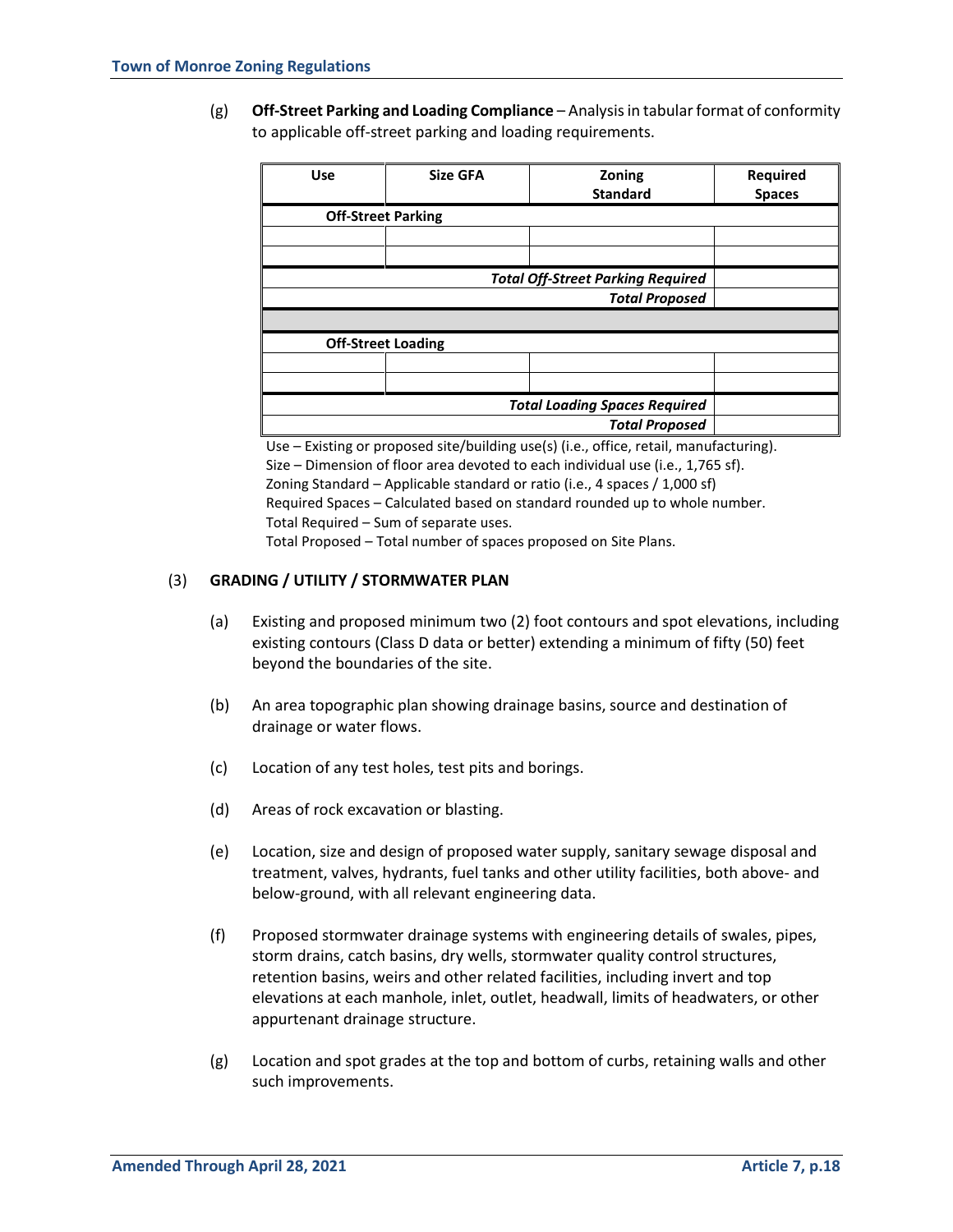(h) Proposed water quality treatment measures to achieve reductions in nitrogen, phosphorus, sediments, hydrocarbons and other pollutant loading factors.

### (4) **EROSION AND SEDIMENTATION CONTROL**

- (a) Erosion and sediment controls, measures and devices to be employed during site disturbance and construction including any phasing thereof, pursuant to the requirements of Article 6 of these Regulations.
- (b) Details of Best Management Practices and long term permanent erosion and sediment controls.

# (5) **LIGHTING**

- (a) Exteriorsite lighting (existing to remain and proposed) for the premises, buildings and structures, showing the location, number and type of lights.
- (b) Architectural design specifications including shielding, pursuant to the requirements of Article 6 of these Regulations.
- (c) Photometric plan for all exterior lighting.

### (6) **SIGNS**

(a) Location, type, size, design, construction, finishes, color and illumination of all signs, pursuant to the requirements of Article 6 of these Regulations.

#### (7) **LANDSCAPING**

- (a) Indication of all existing vegetation to be retained and the methods to be used to protect such vegetation during the course of construction.
- (b) Plans and details for proposed landscaping, including the variety (scientific and common name), size, quantity and location of plants and other landscaping materials to be used, pursuant to the requirements of Article 6 of these Regulations.

#### (8) **ARCHITECTURAL FLOOR PLANS and ELEVATIONS**

- (a) Location and dimensions (length, width, floor elevations and height in feet and stories) of proposed structures, with a detailed breakdown of all proposed floor space by floor level and use (gross floor area devoted thereto).
- (b) Perspective architectural renderings and elevations showing the existing and proposed building architectural style, design details, construction materials and colors, roofing finish, and height conformance. Such drawings shall be sufficiently detailed to assure conformance with these Regulations and to detail lighting, signs, utility and mechanical equipment attached on or adjacent thereto.

#### (9) **OTHER DATA INFORMATION**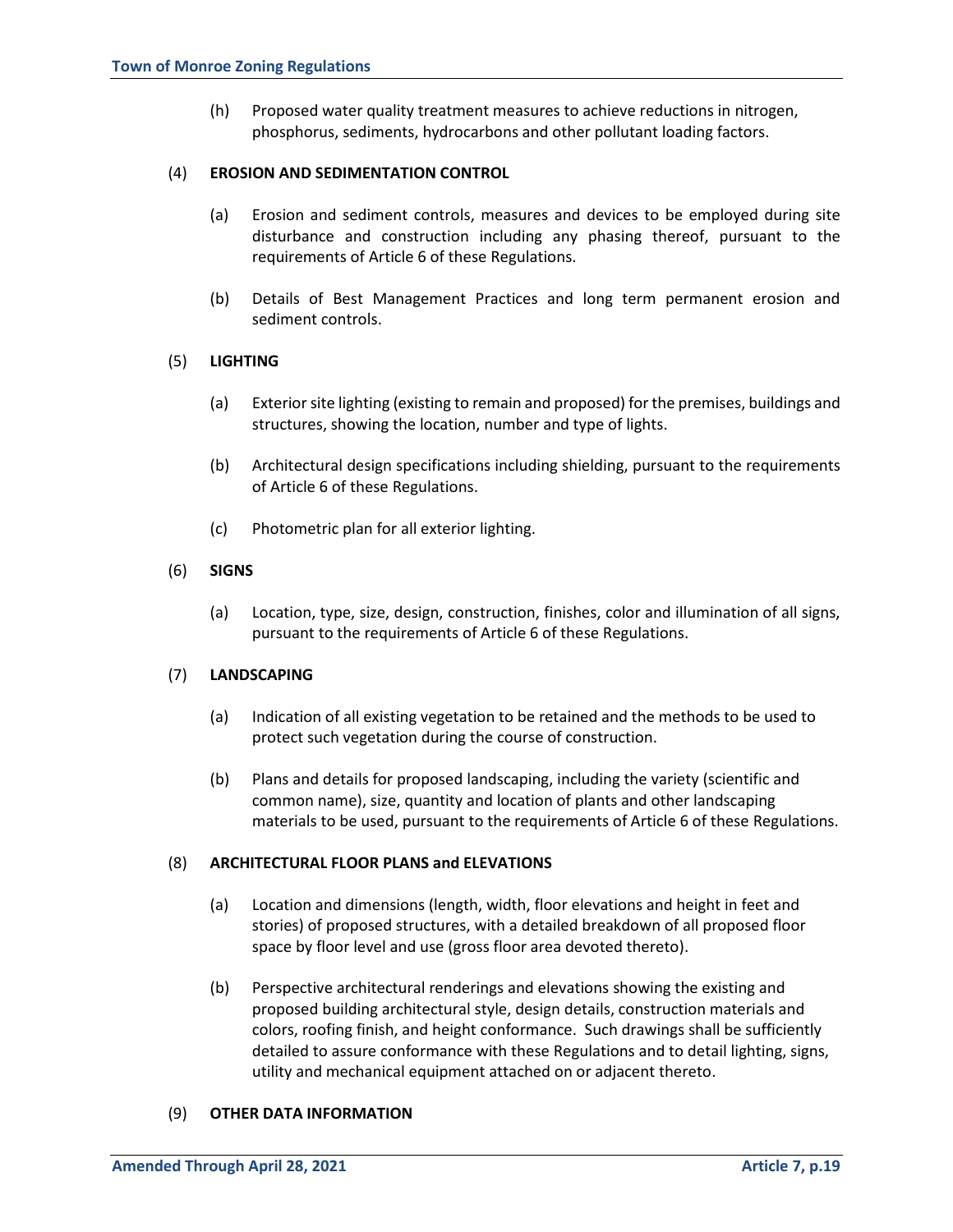- (a) Cut and Fill Analysis including an estimate of the quality, volume and consistency of materials to be imported or removed from the subject property. Drainage calculations shall address runoff entering the site for a fully developed watershed and for the site itself after proposed development.
- (b) Boring information, soil descriptions, and water depth records and bearing capacities.
- (c) For non-residential uses, the proposed number of employees for which the buildings are designed.
- (d) Traffic analysis and details of proposed traffic and safety measures, including pavement and lane markings, directional signage, sight distance information and any associated clearing or improvements relating thereto.
- (e) Provisions for handicap accessible parking and access, pursuant to all applicable Federal, State and local law and regulations.
- (f) Where lands proposed to be developed involve the subdivision of land, a plan of subdivision shall be prepared in conformance with the Monroe Subdivision Regulations, approved by the Commission, recorded on the Monroe Land Records, and authorized for construction prior to issuance of a related Zoning Permit.
- (g) Where public improvements are proposed, same shall conform to all applicable Federal, State and local standards and requirements in addition to these Regulations. All roads and improvements intended to be dedicated to or accepted by the Town of Monroe for public use shall conform to all Town rules and Regulations and standard specifications in effect at the time of approval.
- (h) Bond estimate including item descriptions, units, quantities, cost per unit, ten percent (10%) contingency, and totals for all public work improvements and site stabilization and restoration measures, including siltation and erosion control, anti-tracking pads, topsoil and turf reestablishment, plantings for erosion control, drainage and runoff management, invasive plant removal and measures to prevent dumping.

#### **§7.3.2 Waiver of Application Submission Requirements**

- **A.** The Commission upon request by an applicant may waive certain application submission requirements as deemed inappropriate or unnecessary to a particular application or application site due to unique and special conditions specific to same, provided such waiver will not be detrimental to the public health, safety or general welfare, or have the effect of nullifying the intent and purpose of such submission standard, the Plan of Conservation and Development or any of these Regulations. All requests for waiver shall be in writing, stating the requested waiver with citation to the specific provision and section number, circumstances of such and the reasons why said waiver would be appropriate.
- **B.** No waiver may be deemed approved or granted by implication. The grant of any such waiver shall be accompanied by a written finding that compliance with the requirement is either not requisite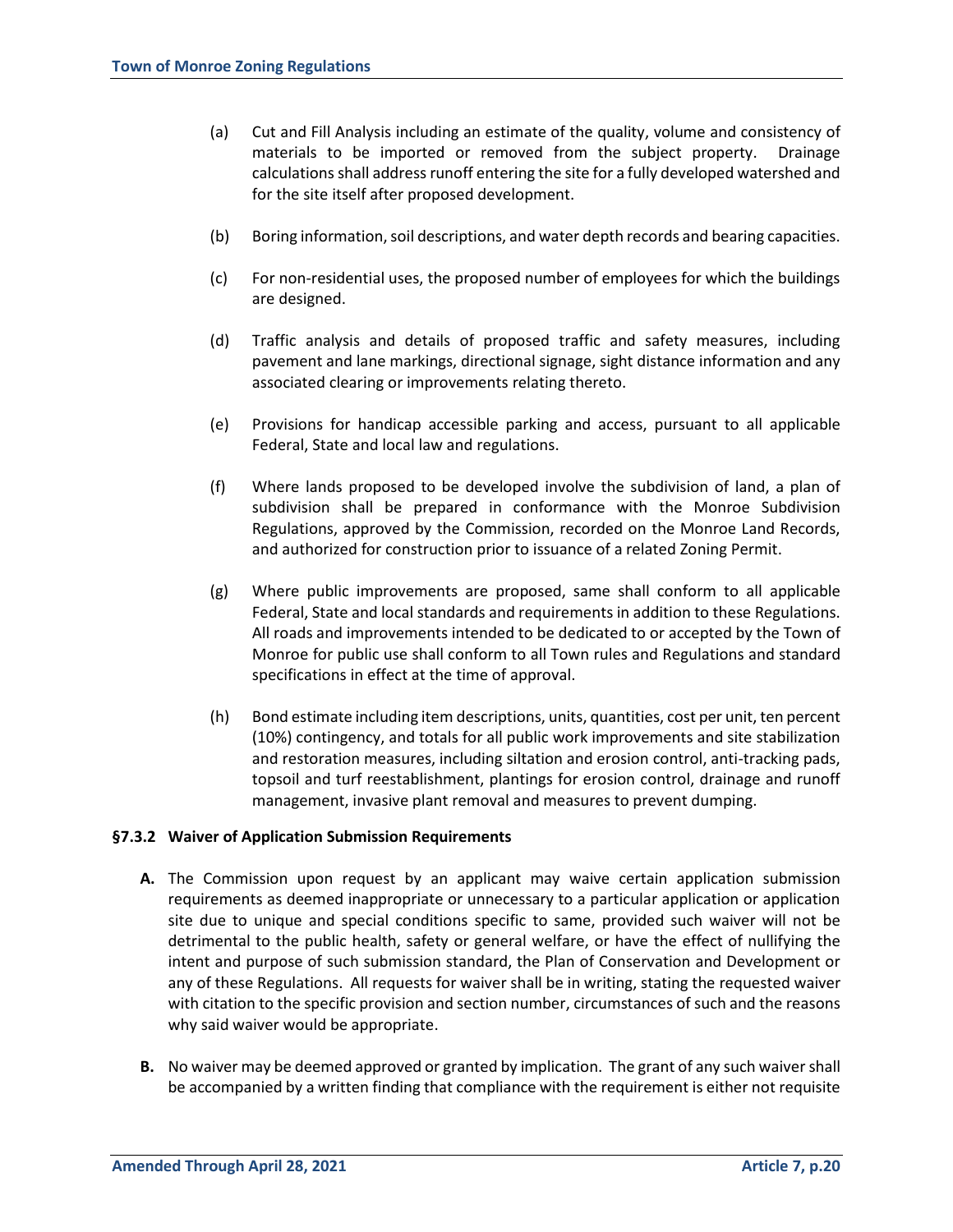in the interest of the public health, safety and general welfare or inappropriate to the particular site or application.

- **C.** The Commission may, in granting a waiver, incorporate such reasonable conditions as will, in its judgment, substantially secure the objectives of the requirements so waived.
- **D.** The Planning and Zoning Administrator/Town Planner may waive certain application submission requirements for Minor Site Plan applications consistent with standards set forth in Subsections A through C above.

# **§7.4 Endorsement of Final Plans, Construction and Property Maintenance**

### **§7.4.1 Endorsement of Approved Final Plans**

- **A.** Following approval of an application for Site Plan by the Commission, the applicant shall submit final plans in accordance with said approval for endorsement by the Commission Chair. The applicant shall also be required to record an original copy of the Site Plan approval document in the Monroe Land Records, which copy will be provided by the Planning and Zoning Department in accordance with the Commission's approval of the Site Plan.
- **B.** An approved Standard Site Plan shall become effective for purposes of obtaining a Zoning Permit/Certificate of Zoning Compliance and Building Permit upon recording of the approval on the Monroe Land Records.
- **C.** The applicant's failure to obtain the authorized endorsement of the final plans and record the approval document within the time period set forth in the Commission approval Resolution, unless an extension as may be granted by the Commission is obtained in accordance with §7.5.1 of these Regulations, shall render the approval of such expired, null and void.
- **D.** Following approval of a Minor Site Plan application, the applicant shall submit final plans for endorsement as approved by the Planning and Zoning Administrator/Town Planner, in a quantity and format as required by said approval.

# **§7.4.2 Construction**

- **A.** No site alterations, improvements or changes of use may be implemented, and no Zoning Permit/Certificate of Zoning Compliance, Building Permit or Certificate of Occupancy/Completion shall be issued, except in compliance with an approval as issued by the Commission, or in the case of a Minor Site Plan, by the Planning and Zoning Administrator/Town Planner. All site alteration and construction shall be in accordance with the approved final plans as signed by the Commission Chair or the Planning and Zoning Administrator/Town Planner as the case may be.
- **B.** Prior to commencement of any site preparation or construction of the premises, the following minimum shall be required:
	- (1) Posting of any required bond.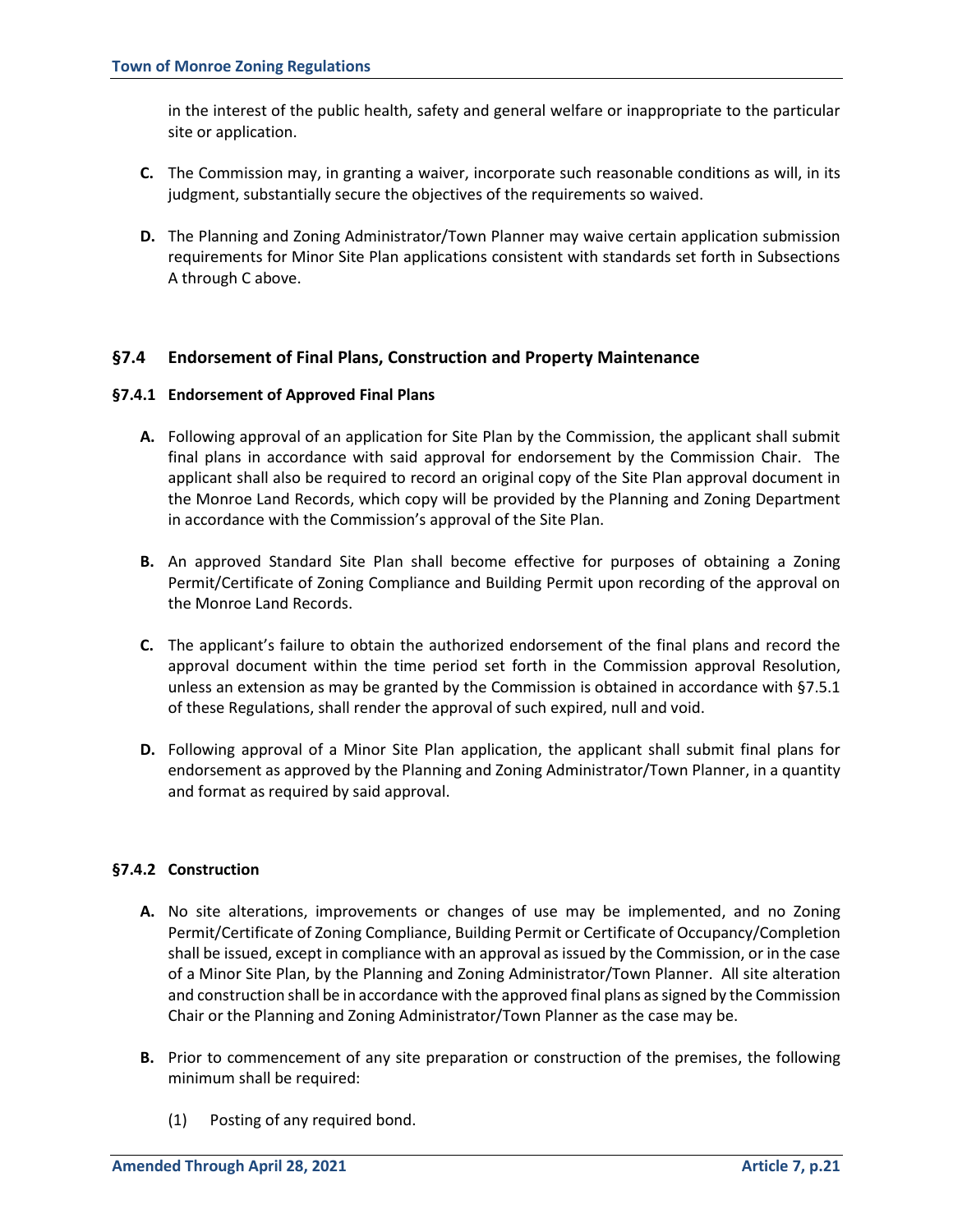- (2) Recording of any associated map and/or legal instruments on the Monroe Land Records.
- (3) Issuance of Zoning Permit/Certificate of Zoning Compliance, Building Permit and any associated Wetlands Permit or other Town of Monroe administrative permit or approval.
- (4) A pre-construction meeting shall be held with the applicant and/or general contractor, engineer and architect, and with the land use and building officials of the Town of Monroe. Additional construction meetings may be called as deemed necessary throughout construction of the project.
- **C.** Use and/or occupancy of approved site buildings, structures, site improvements and uses shall not be authorized until the applicant/owner obtains a Permanent Certificate of Zoning Compliance and Building Department Certificate of Occupancy/Completion. It shall be the applicant's/owner's responsibility to coordinate and request all inspections, and to request and obtain a Permanent Certificate of Zoning Compliance and Building Department Certificate of Occupancy/Completion. No Permanent Certificate of Zoning Compliance or Certificate of Occupancy/Completion for a building, structure, site improvements or use subject to Commission approval shall be issued until:
	- (1) Applicable requirements of such approval and any condition or safeguard attached thereto have been met.
	- (2) Evidence of acceptance of completed work by all other involved agencies has been filed with the Planning and Zoning Department.
	- (3) All approved improvements have been completed in accordance with the Approval, the approved plans, specifications and applicable Regulations, unless incomplete improvements are covered by a performance bond assuring completion within six (6) months, or within a time period otherwise specified by the Commission, upon written request and the approval of the Commission. The Commission may agree to extend the six (6) month limitation for a specific period of time.
	- (4) An As-Built plan, prepared and certified by a licensed engineer or surveyor, is submitted to the Planning and Zoning Department. Said plan shall be based on a field survey and show the location of all site improvements as constructed. The As-Built plan shall be reviewed by the Planning and Zoning Department, and be found to be in compliance with the approved final plan as signed by the Commission Chair. An As-Built plan found not to be in compliance shall be subject to review and approval in accordance with the same procedures required for the initial application.

# **§7.4.3 Property Maintenance**

**A.** It shall be the duty of every property owner to maintain their property in conformity with these Regulations, the provisions of Chapter 405 (Property Maintenance) of the Code of the Town of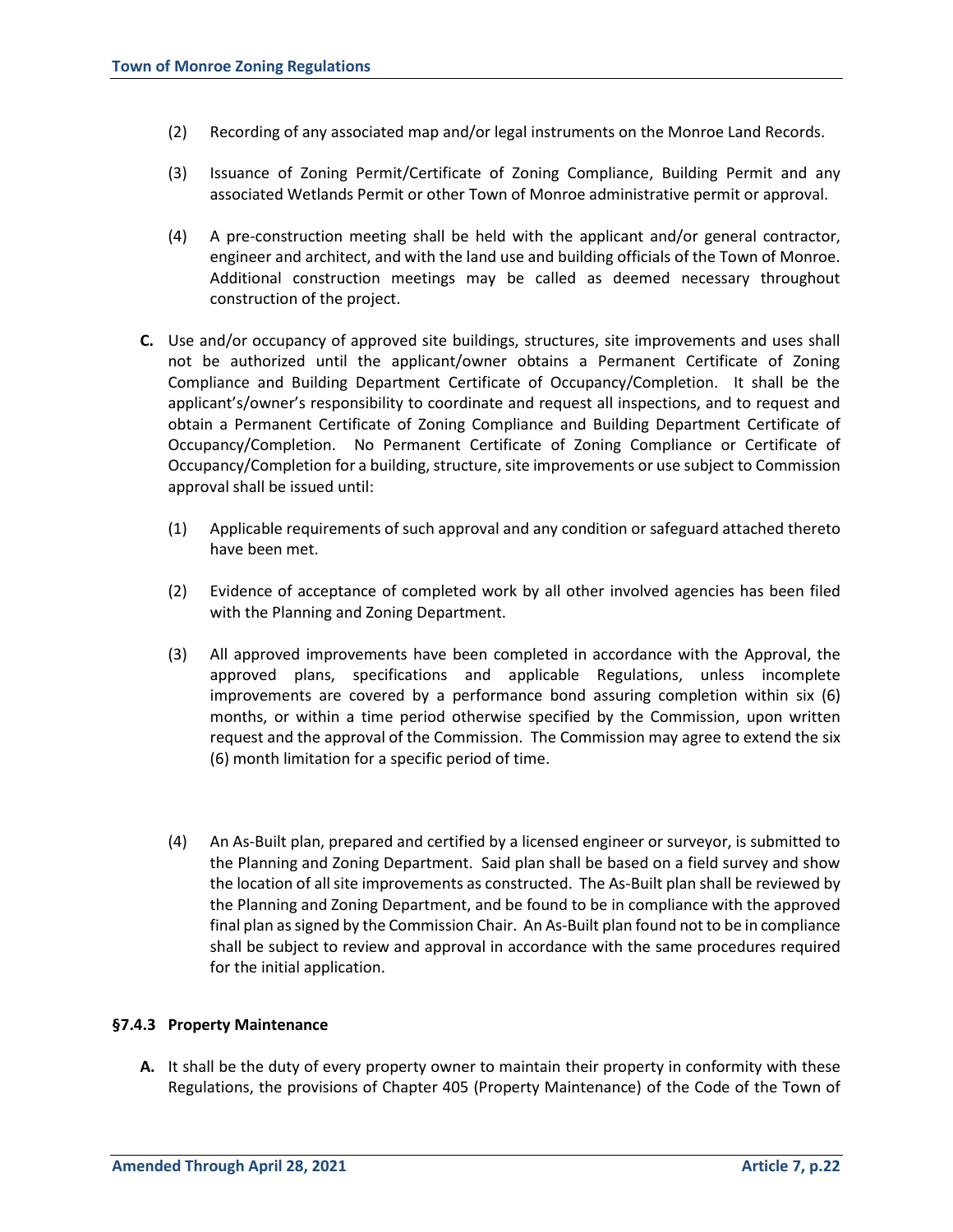Monroe and any approval relating thereto. Failure to do so shall constitute a violation of these Regulations and any approval relating thereto.

**B.** The maintenance of all buildings, structures, site utilities, driveways and parking areas, sidewalks, landscaping, landscape treatments, walls and fencing, other site improvements, public improvements and protective safeguards shall be the sole responsibility of the property owner.

# **§7.5 Expiration of Approval**

### **§7.5.1 Expiration**

- **A.** Commission approval of a Standard Site Plan application shall expire unless any and all requirements and conditions of approval have been met and final plans have been submitted for signature by the Commission Chair within one-hundred-eighty (180) days of the date of adoption of the Commission's Resolution of approval.
- **B.** Commission approval shall expire unless all approved improvements associated with such have been completed within five (5) years of the date of the Commission's Resolution of approval as evidenced by the issuance of a permanent Certificate of Zoning Compliance and Certificate of Occupancy/Completion.
- **C.** Failure to strictly adhere to the terms, conditions, modifications, safeguards, documents and final plans as approved by the Commission shall be a violation of these Regulations subject to the revoking of an associated Commission approval and/or any associated administrative permits or approvals relating thereto.
- **D.** Failure to complete all work within the period of approval including any extension as may be granted, if any, shall result in an automatic expiration of the Commission approval. An expired approval for any reason shall be considered null and void. The premises shall not be authorized to be used for the purposes set forth in the Commission's Resolution of approval until a Permanent Certificate of Zoning Compliance and Certificate of Occupancy/Completion has been lawfully obtained.
- **E.** Minor Site Plan Approval by the Planning and Zoning Administrator/Town Planner shall expire six (6) months from the date of issuance unless a Permanent Certificate of Zoning Compliance and Certificate of Occupancy/Completion has been lawfully obtained, or an extension as may be granted is obtained from the Planning and Zoning Administrator/Town Planner.

# **§7.5.2 Extensions**

**A.** The Commission may grant one or more extensions of the time to obtain endorsement of final plans and/or to complete all or part of the work in connection with a Commission approval, provided the specific circumstances thereof warrant an extension and provided that the total time for completion shall not exceed ten (10) years from the original date of such approval.